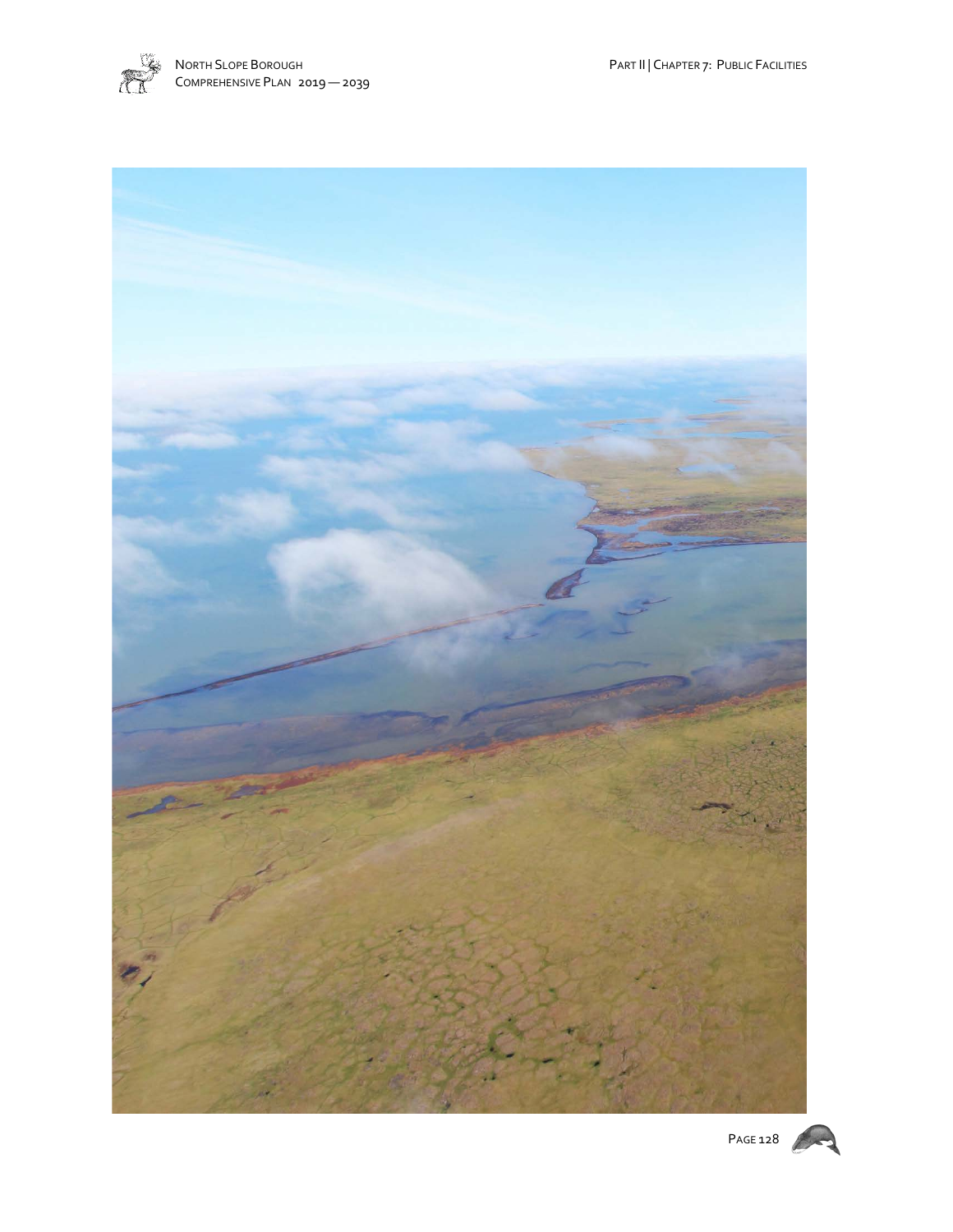



# **Chapter Seven** Public Facilities

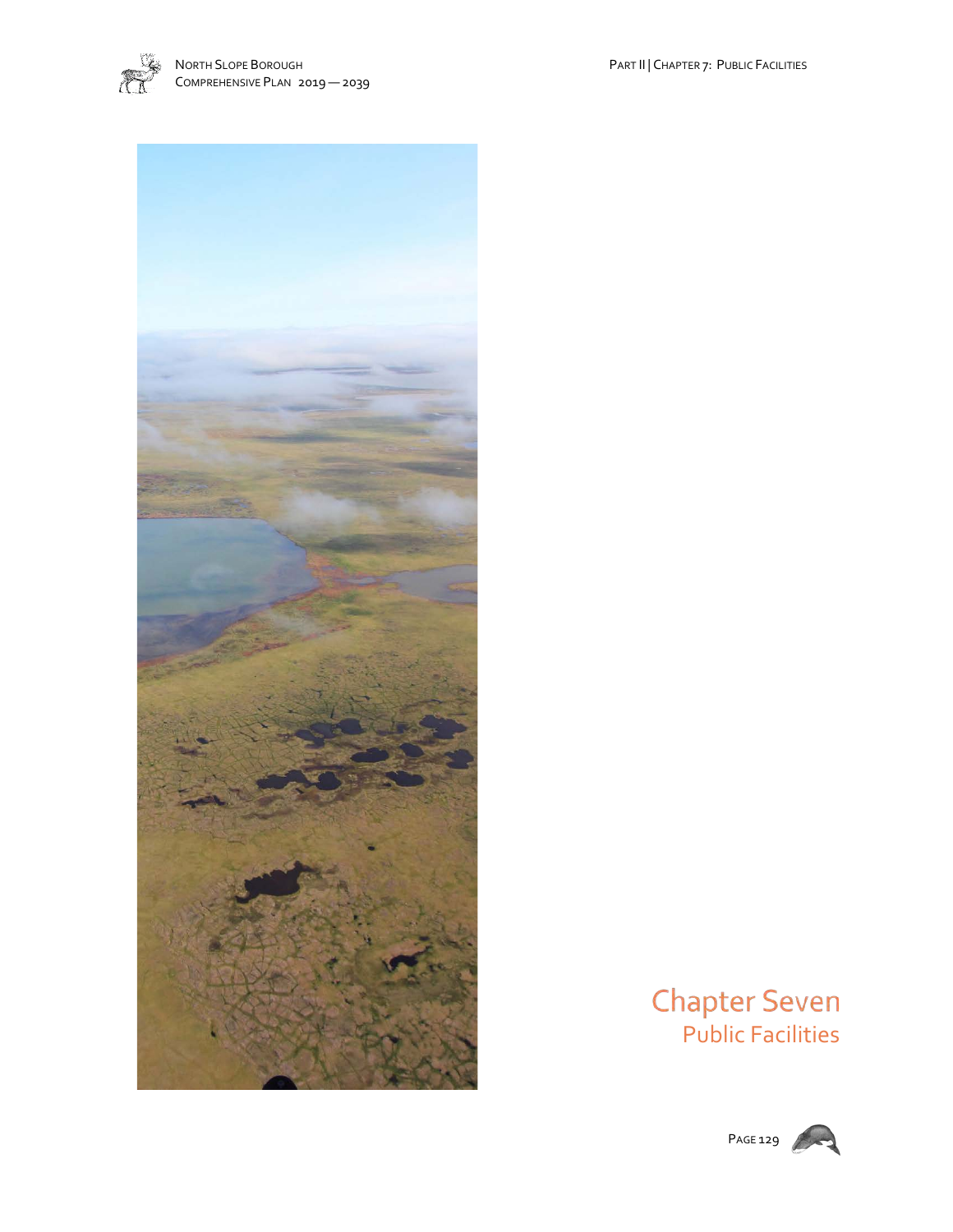

This page is intentionally left blank

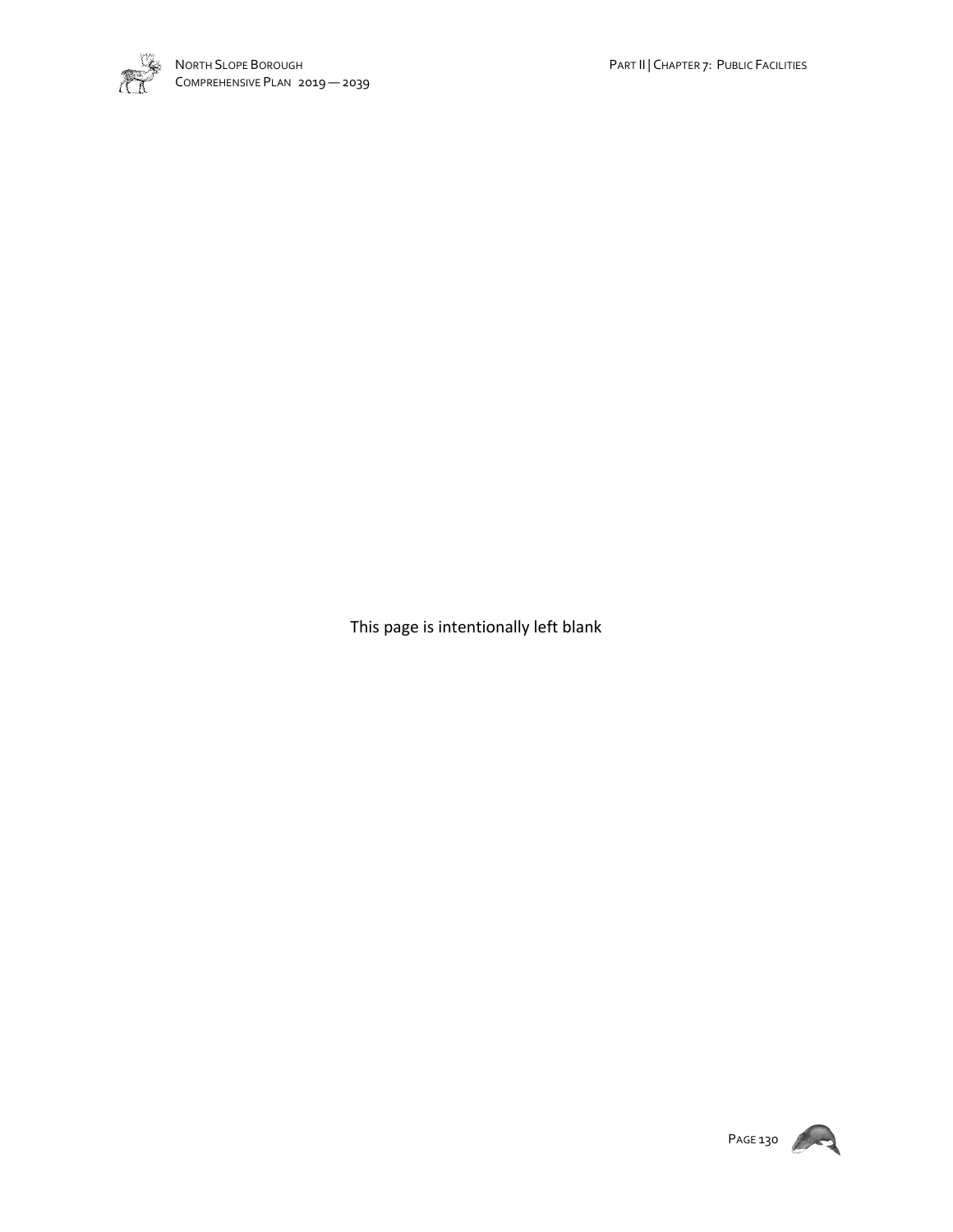

The North Slope Borough constructs and maintains much of the infrastructure within its boundaries, including water and wastewater systems, solid waste management, power generation and distribution, roads, airports, snow fences, heavy and light duty equipment, gravel resources, and communications.

The term "public facility" is inclusive of all capital assets the borough requires to provide essential services to its residents and businesses.

## NSB Capital Program

The North Slope Borough owns and operates \$4.2 billion in public facility assets. These assets are organized sections of a capital program that is funded for construction and upgrades separately from the borough's general fund for operations. The section titles and the value of assets in each section are detailed in Table 14.

| Year         | <b>Asset Value</b> | <b>Section Description</b>        |
|--------------|--------------------|-----------------------------------|
| 06           | \$779,107,133      | <b>Education Facilities</b>       |
| 07           | \$393,779,060      | Roads, Streets & Watercourses     |
| 08           |                    | <b>Public Housing</b>             |
| 09           | \$1,291,910,366    | <b>Water Facilities</b>           |
| 10           | \$450,787,250      | <b>Sewer Facilities</b>           |
| 11           | \$92,125,390       | Airports                          |
| 13           | \$507,863,265      | Power & Light Facilities          |
| 14           | \$122,415,100      | <b>Public Safety Facilities</b>   |
| 15           | \$28,148,240       | <b>Sanitary Facilities</b>        |
| 17           | \$3,720,080        | Communications                    |
| 18           | \$228,697,300      | <b>General Capital Facilities</b> |
| 19           | \$134,201,000      | <b>Health Facilities</b>          |
| 20           | \$36,211,100       | Library & Cultural Facilities     |
| 22           | \$114,175,600      | <b>Administration Facilities</b>  |
| <b>Total</b> | \$4,183,140,884    |                                   |

#### Table 14: NSB Capital Program Asset Value and Section

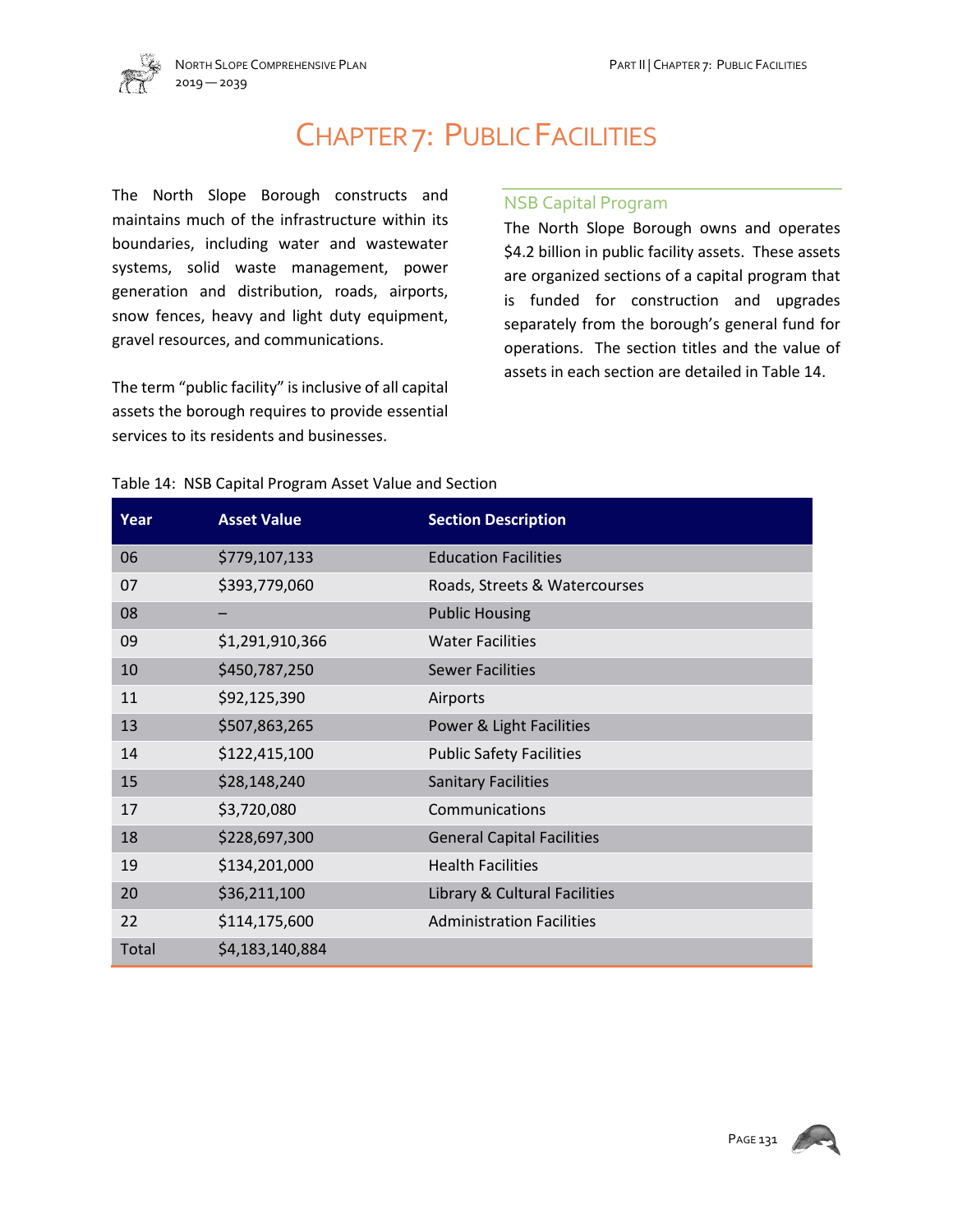

NORTH SLOPE COMPREHENSIVE PLAN PART II | CHAPTER 7: PUBLIC FACILITIES 2019 — 2039

Capital needs are forecast through the use of a Repair and Replacement Schedule. The Repair and Replacement Schedule evaluates the estimated useful life of all capital infrastructure, facilities, and equipment compared against installation dates. The Repair and Replacement Schedule indicates that more than \$200 million in capital assets are being operated beyond their estimated useful life. The 2018 evaluation also suggested that capital spending needs would average \$87 million per year for the next six years. In the 2018 6-Year Capital Plan, estimated needs were tempered with these observations:

*"The useful life of building components, infrastructure, and equipment assets are estimated. Some assets require replacement before the end of their estimated useful life, however the replacement of many assets can be deferred when upon inspection the borough chooses to operate them beyond their estimated useful life. These decisions are made on a case-by-case basis and upgrades are only deferred when they are due. Assets being operated beyond their estimated useful life in 2018 are valued at \$200 million. It is reasonable then to assume that the borough will always operate some assets beyond their useful life, therefore a capital upgrade plan is proposed that allows some deferment. The proposed annual budget allows the replacement of all assets estimated to reach the end of their useful life within the next six years to be replaced within 10 years."[157](#page-4-0)*

These observations have not diminished the need for planning, but is instead tempering an asset management philosophy to accept some conditions it cannot change. Based on this, a *Proposed Minimum Annual Capital Upgrade Budget of \$52.6 million* was recommended in the 2018 6-Year Capital Plan. Time will tell if this recommendation is sustainable.

Capital needs are solicited in February each year from every municipal service operating entity, city, and Tribal organization. Requests for upgrades and new construction often exceed \$300 million. Through a review process led by the NSB Planning & Community Services Department, non-discretionary obligations and discretionary needs are evaluated by a committee selected by the NSB Mayor to recommend an affordable Capital Ordinance for approval action by the Planning Commission and the Assembly. Upon approval by the Assembly, General Obligation Bonds are sold to finance the Capital Program with the approval of the voters. In 2018, a \$75 million capital program was recommended and approved for funding; requests for funding totaled more than \$400 million. Current capital spending levels are lower than the borough's estimated needs.

The borough is beginning to finance some capital projects with general funds. Currently, general fund expenditures on capital needs are less than 10 percent of the capital program each year due to changes in the tax cap formula.

The 2018 6-Year Capital Plan introduced forecasting for funding sources other than General Obligation bond proceeds. The plan estimated that "other funding sources" would supplement General Obligation bond sales by more than 20 percent within five years.

The 6-Year Capital Plan also included some observations and recommendations for the NSB Administration to consider:

 $\overline{\phantom{a}}$ 



<span id="page-4-0"></span><sup>157</sup> North Slope Borough. 2018. *6 Year Capital Plan 2018 – 2023.*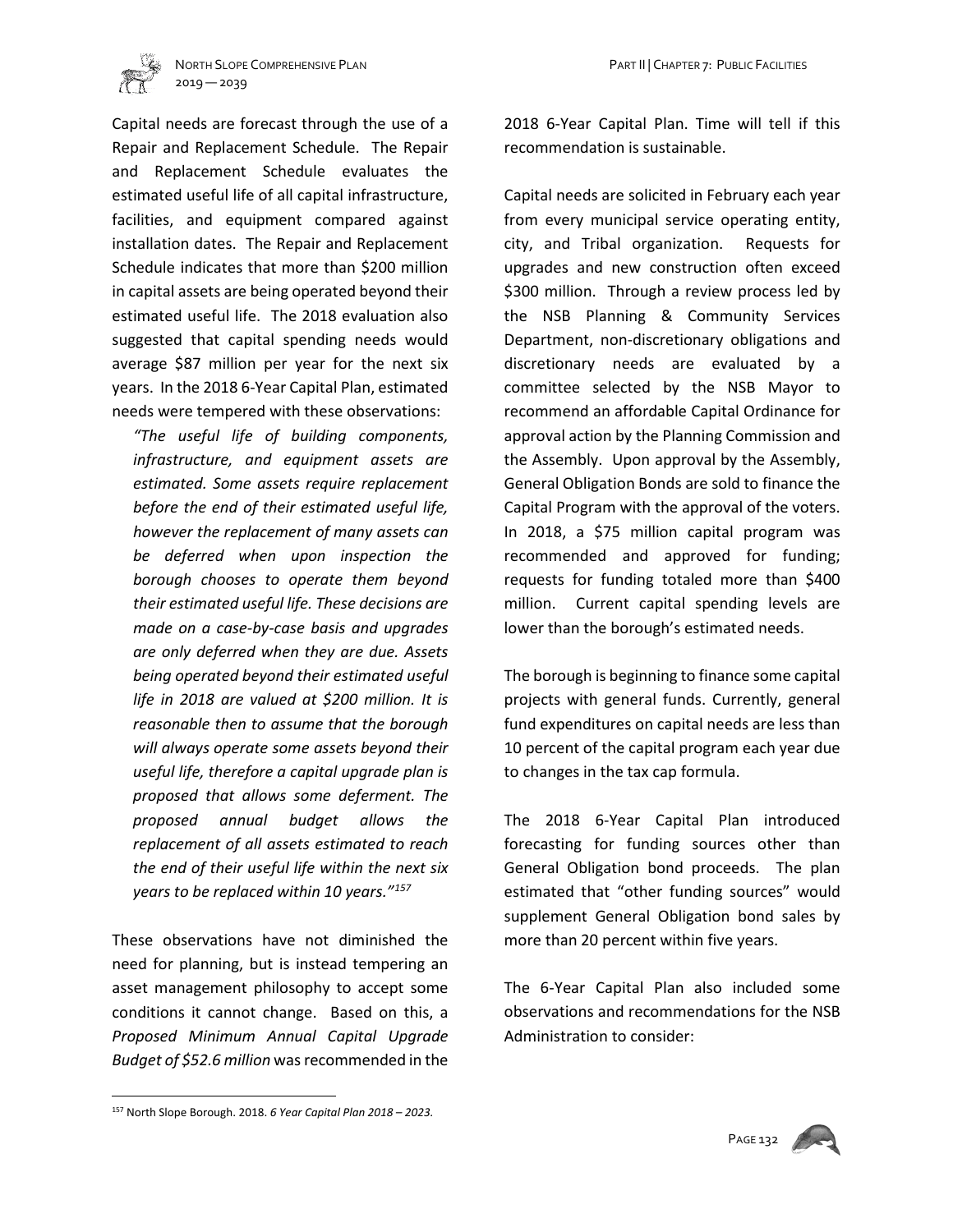- Reductions in facilities and equipment should be considered to accommodate programmatic expansion in other areas.
- Expansion of facilities and programs requiring new capital infrastructure should be avoided if possible.
- The current capital budgets for equipment are not adequate.
- The borough maintains over 1,000 pieces of light and heavy duty equipment.

During consideration of new equipment purchases, the disposal method and cost of replaced equipment should also be considered.

- A long-term strategy to reduce the total square footage of borough offices and programs may be a consolidated NSB administrative facility.
- Repair/replace existing infrastructure and facilities through 2030 does not appear affordable.
- Replacement projects and Project Analysis Reports (PAR) for replacement projects should include recommendations and budgets for the repurposing, disposing, or demolition of existing assets.
- To optimize the useful lives of building systems, design standards should be developed.
- Bond sales for the next six years should include approximately \$52.6 million each

year to repair/replace the borough's existing infrastructure.

• Any program expansion will further strain the reliance of current asset upgrades or replacements on the capital program.

The NSB Department of Public Works is dedicated to the daily operations of essential municipal services and maintenance of the borough's infrastructure, facilities, and equipment. The operation and maintenance of the NSB's public facilities are largely funded by taxable infrastructure throughout the NSB, such as pipelines, roads, gravel pads, natural resource development equipment, and related infrastructure.

A borough typically operates outside incorporated cities to provide public facilities and services. Without exception, incorporated cities within the North Slope Borough have relinquished those powers to the borough. Community-specific information on public facilities is detailed in each community's respective village comprehensive plan. The information contained in this chapter details the services provided by the NSB to the residents of the North Slope as well as the regional holistic approach that the NSB applies towards the provision of these vital services.

In addition to the utility services provided to residents, the borough also provides utility services in the Deadhorse and Prudhoe Bay region. A discussion of these services are contained in Chapter 8 on Service Area 10 (SA-10). Services provided in SA-10 are not subsidized by the NSB.

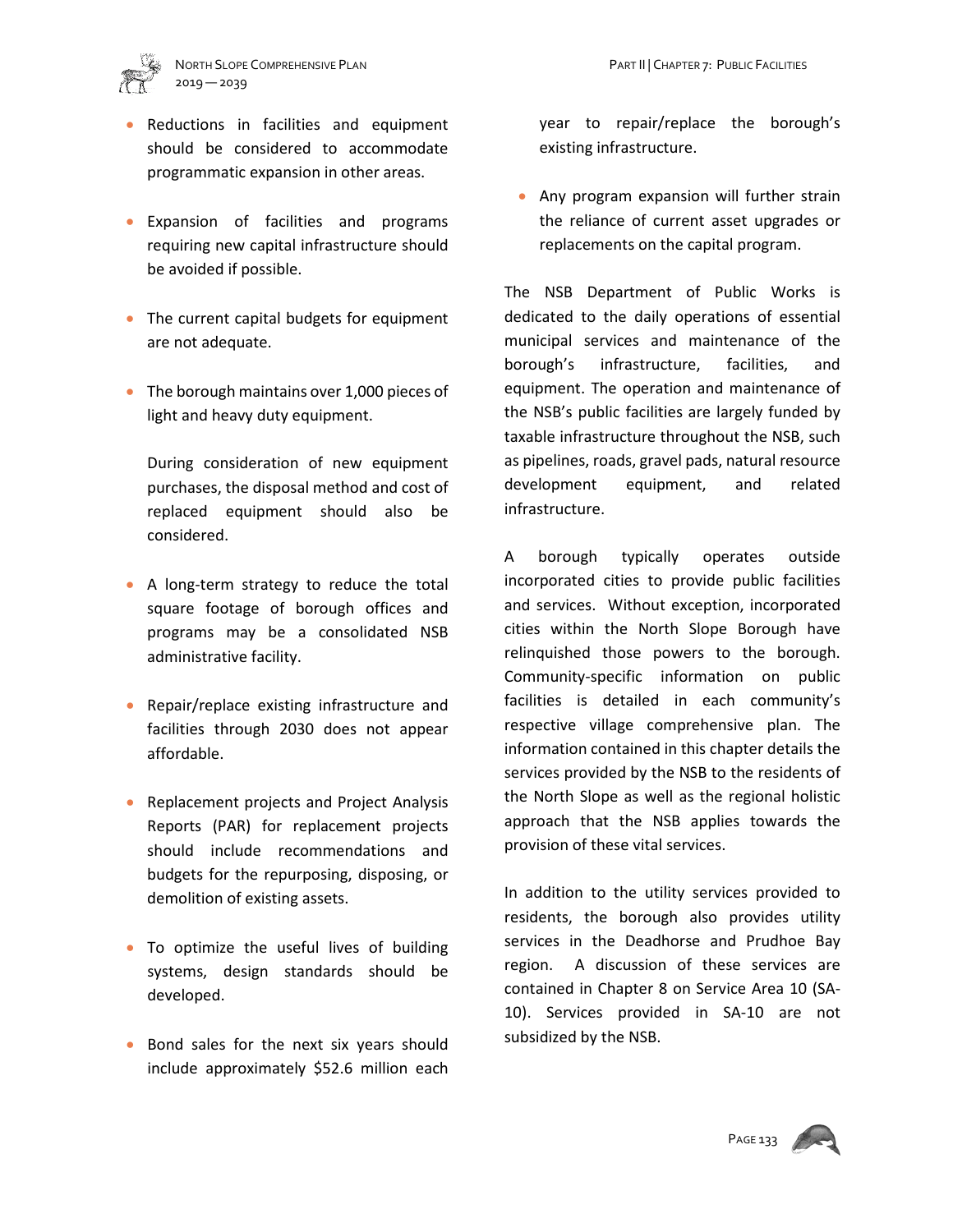## WATER AND WASTEWATER SYSTEMS

Water and wastewater systems throughout the NSB consist of many interdependent operations including the provision of reliable and safe water sources, treatment, storage, and delivery as well as wastewater collection, treatment, and disposal. The North Slope Borough owns, operates, and maintains water and wastewater treatment facilities in the communities of Anaktuvuk Pass, Atqasuk, Kaktovik, Nuiqsut, Point Hope, Point Lay, and Wainwright. In Utqiaġvik, the water and wastewater treatment systems are owned by the NSB and operated by the Barrow Utilities and Electric Cooperative, Inc. (BUECI).

## Service Subsidies

Due to the enormity of capital investments and the cost of operations, North Slope residents pay a very small share of the costs of receiving safe water and the treatment of wastewater.

Capital investments for water and wastewater infrastructure exceed \$600,000 per household. If these expenses were amortized over 40 years and billed to the customers as a typical utility company or cooperative does, residents would pay \$1,400 per month. General fund expenses to operate water and wastewater infrastructure exceed \$800 per household per month. Yet household utility service rates are \$69 per month. In Utqiaġvik, the largest community, customers are also charged \$.02 per gallon for usage over 3,000 gallons per month.

The financial benefit to residents is equally significant in other heavily subsidized utilities

such as electricity, home heating fuel, natural gas, and automotive gasoline. If at some point residents are willing or capable of paying more for these services, then more general fund dollars would be available for job creation and other programs.

The design, construction, and operation of water and wastewater utility systems in the arctic is not without challenges. Quality of service is another challenge that will ultimately determine the success or failure of providing this service, measured in two ways:

- 1. Percentage of households who experience service interruptions each year (October through September period) compared to the number who do not experience service interruptions.
- 2. For each household that experiences a service interruption, what percentage experienced service interruptions of five days or more that year?

The goal for any utility is zero service interruptions, however two out of ten households (20 percent) experiencing service interruptions is deemed acceptable when determining overall system integrity. Any more should consider if imminent failure is possible and if more investment or system replacement is needed. The number of service interruption days is also important to consider if an individual service requires more investment or if replacement is needed. Table 15 provides detailed information on service interruptions by village.

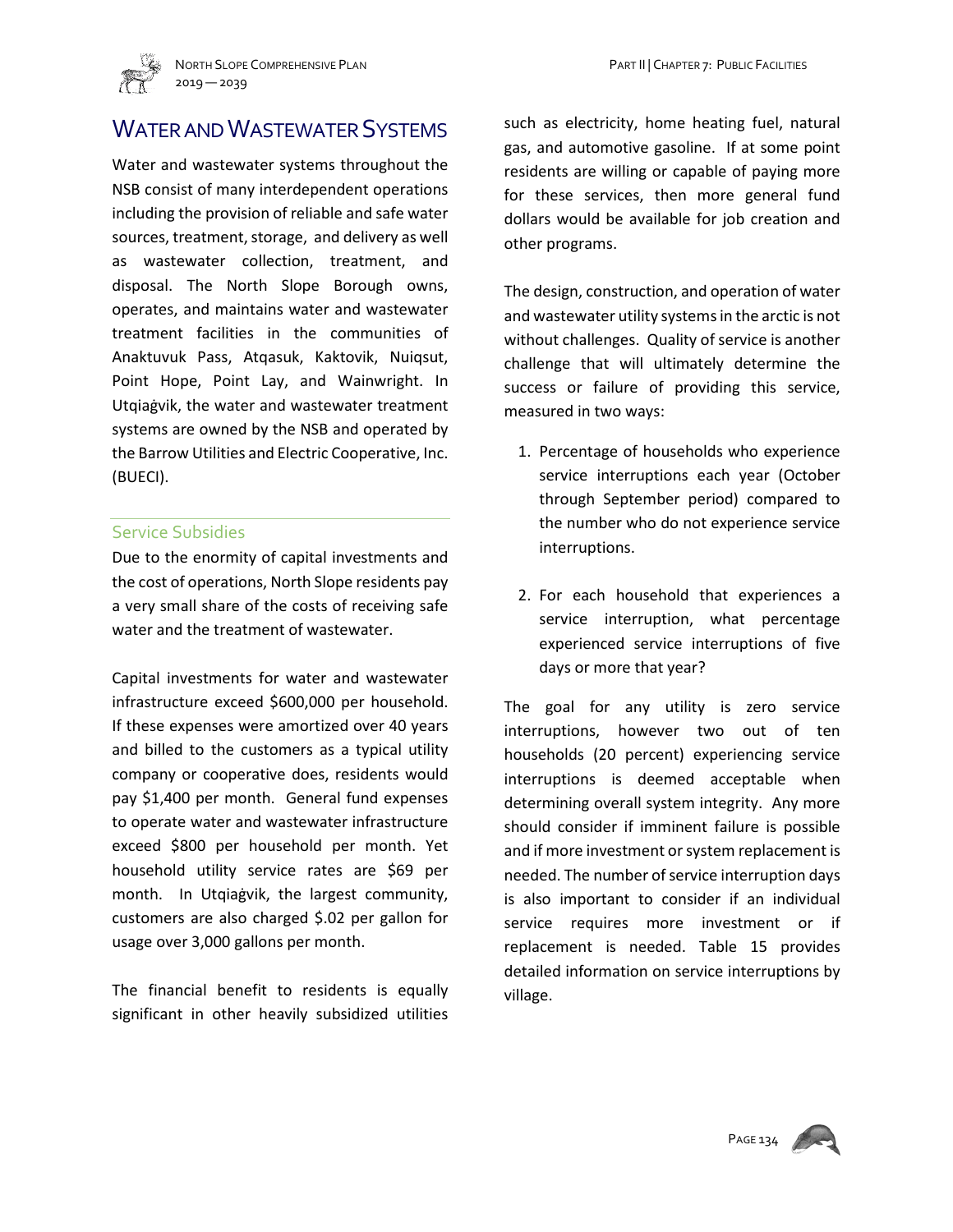#### Table 15: 2017-2018 Service Interruptions

| <b>Community</b>      | <b>Annual Service</b><br><b>Interruption Rate*</b> | <b>Interruption days more</b><br>than $5**$ |  |
|-----------------------|----------------------------------------------------|---------------------------------------------|--|
| <b>Anaktuvuk Pass</b> | 10%                                                | 36%                                         |  |
| Atgasuk               | 5%                                                 | 25%                                         |  |
| Kaktovik              | 18%                                                | 14%                                         |  |
| Nuigsut               | 17%                                                | 32%                                         |  |
| Point Hope            | 35% / 10% <sup>1</sup>                             | 22%                                         |  |
| Point Lay             | 26%                                                | 67%                                         |  |
| Utgiagvik             | 3%                                                 | 3%                                          |  |
| Wainwright            | 51% / 27% <sup>2</sup>                             | 25%                                         |  |

\*An annual service interruption rate of 20% means that 2 out of 10 homes experienced service interruptions. It also means that 80% of the community did not experience any service interruptions. \*\*An interruption day s rating of 30% means that out of all the service interruptions, 30% experienced a service interruption of 5 days or more.

1 These communities experienced major events which affected a large number of services for a short time. The major events skew the data, so the Service Interruption Rate is shown with and without those events. More detail on the events is provided in the following paragraphs.

<sup>2</sup> Many homes in Point Lay are going to tanked service. With those homes removed, the service interruption rate has dropped from previous years.

Point Hope's major event during 2017 – 2018 was a vacuum system failure in March 2018. Services were restored in one day. Since upgraded vacuum pumps have been installed, the vacuum system has been very reliable and the service interruption rate has dropped.

The service interruptions for 2017 – 2018 confirm that the water and wastewater system in Point Lay is not performing satisfactorily, even though there have been some improvement over the previous three years. Engineering studies have concluded that permafrost degradation has irreparably harmed the gravity sewer system; it is being abandoned in-place as waste holding tanks are installed and the community converts to a truck haul wastewater system. Wainwright service interruption rates have improved from 22 percent to 10.5 percent in 2017 - 2018 due to investments in mainline and lateral heat traces and service barrel

upgrades. Increases to maintenance budgets are also reducing service interruption rates.

Wainwright's major event was a clogged sewer main caused by a large section of in-line heat trace which had come loose and blocked the main. Service was restored temporarily several times and the blockage was cleared within a week.

Planned repairs and maintenance activities which affect many services are not included in these rates. An example is a scheduled water main isolation to repair a leak. Residents are notified ahead of the short-term interruption. If such service interruptions were included in the rates, they would show that the infrastructure is in worse condition than it actually is.

Examining the rates on a quarterly basis shows that most interruptions happen during cold weather. Preventative maintenance efforts are

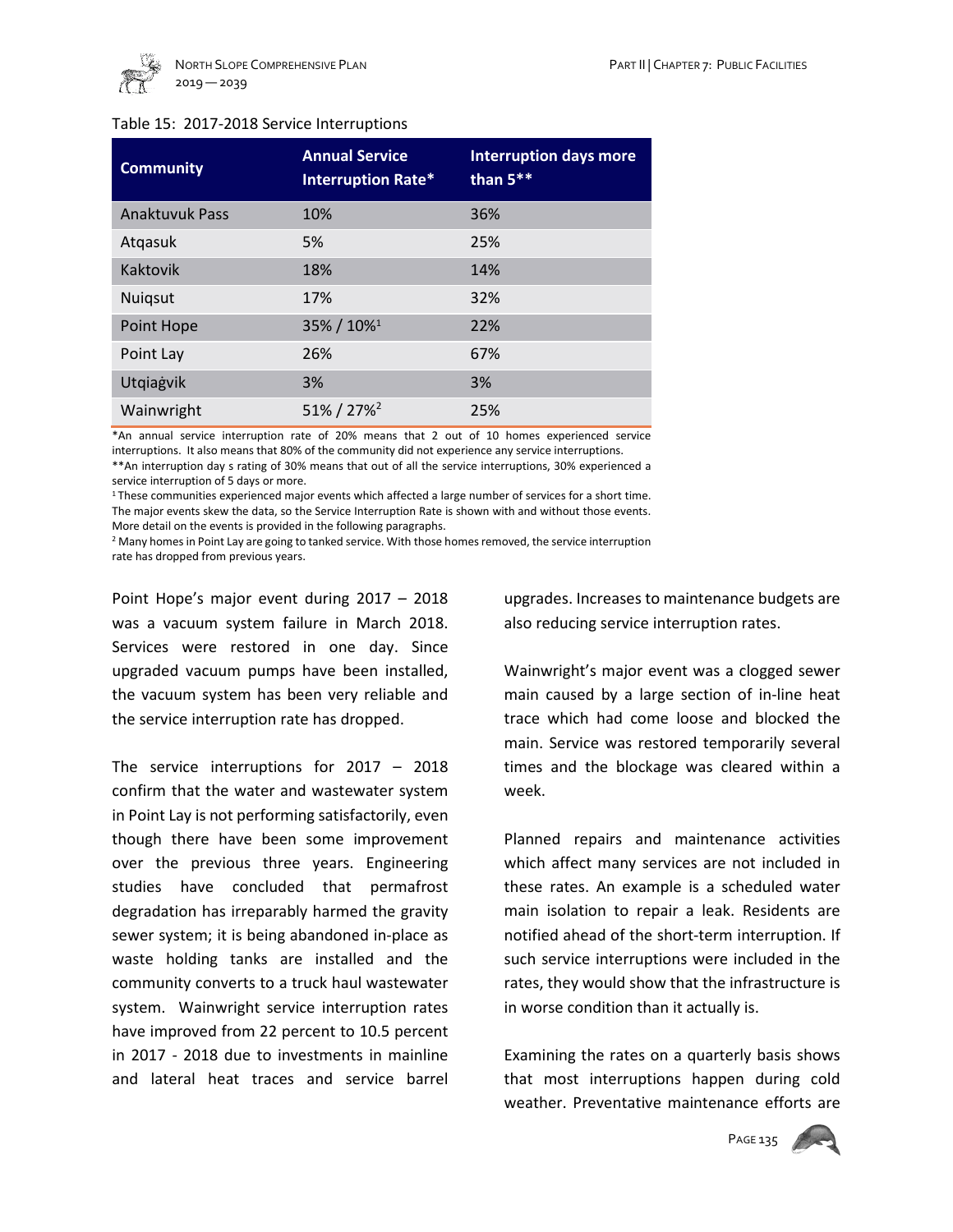

underway to make service better-insulated, heated, and air-tight. These efforts will reduce the overall number of service interruptions in the future.

## Water Sources, Storage, and Operations

With the exception of Anaktuvuk Pass, which utilizes a well for its water supply, North Slope communities obtain water from nearby freshwater lakes. Anaktuvuk Pass and Utqiaġvik are able to treat water year-round while the remaining communities treat water seasonally because the freshwater sources are frozen during winter months.

Water treatment methods in the communities vary. Typically, a nanofiltration treatment process is utilized, with the raw water first pumped through a microfilter into an intermediate tank inside the facility, and then processed in stages through a nanofilter which removes molecular-sized contaminants. In some cases, water is further chemically treated prior to storage. Exceptions to this method are Anaktuvuk Pass, which treats well water with chlorine only, and Point Lay, which, in addition to a nanofiltration process, has a reverse osmosis treatment unit that can be relocated to other communities if needed. Point Lay processes Kokolik River water which can be tidally influenced and brackish late in the pumping season.

Anaktuvuk Pass and Utqiaġvik are able to produce potable water year round. The storage tanks must be sized to meet peak demand periods, firefighting needs, and occasional treatment plant downtime. All other communities must have treatment and storage

 $\overline{\phantom{a}}$ 

capacity to make and store an adequate supply of potable water for community use to last through the winter and into the next treatment season. In addition to regular household and business use, there must be a sufficient supply of water for firefighting and to compensate for losses due to leaks and line breaks.

An alternative, year round water source would offer Point Hope, Point Lay, Atqasuk, Wainwright, Nuiqsut, and Kaktovik a stable and dependable water supply. Currently, the only alternative water sources that offer the potential for a year round water supply are deep water bodies that do not freeze during the winter or waterbodies with a high saline content. Even if wells could not be developed that meet peak system demands, a combination of well(s) and storage would provide a more stable and reliable system.<sup>[158](#page-8-0)</sup>

While exploring the feasibility of alternative water sources, communities will continue to require major maintenance and upgrades to existing systems. These upgrades consist of: addressing short-term fresh water supply and storage issues; expanding distribution pipelines for homes not currently connected to the system; and converting homes back to truck haul service in locations where pipeline maintenance is no longer feasible. Additionally, updating water tank interior coatings and repairing pipeline leaks are critical to improving the overall system.

Operation, maintenance, and repair of the village systems are conducted by NSB employees or NSB representatives whose expertise is often utilized in multiple villages. However, the village

<span id="page-8-0"></span><sup>158</sup> North Slope Borough. 2018. Project Analysis Report: Secondary Water Sources for Kaktovik, Point Hope, and Wainwright. Prepared for the North Slope Borough by CH2MHill.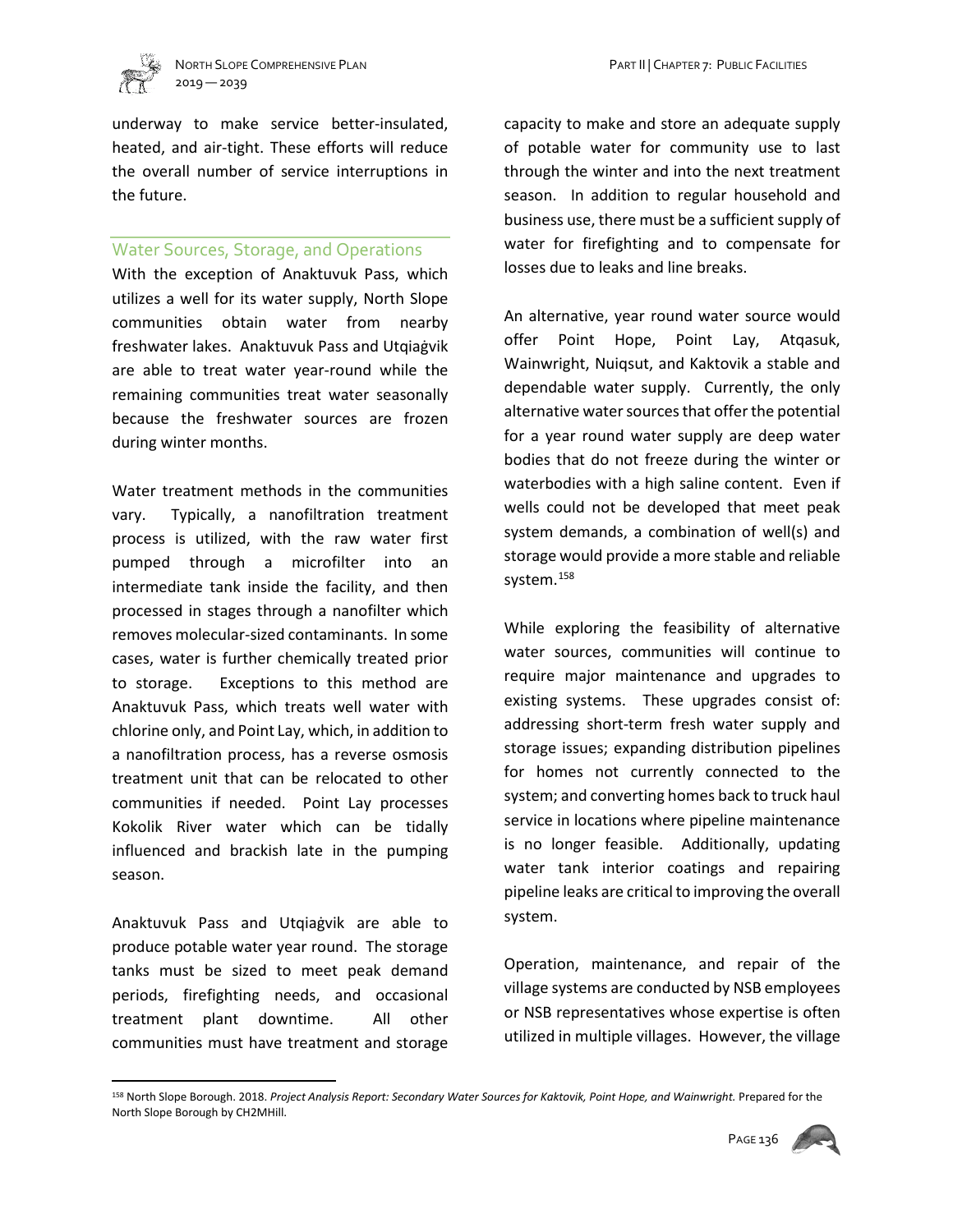

operating systems are not standardized, making repairs and personnel training more costly. Standardization of system equipment and controls would allow operators to be trained on one system to be utilized throughout the region. Standardization would also allow for parts and service inventories to be acquired in bulk, thereby reducing purchasing costs and repair times. With repair and maintenance training streamlined, service personnel could work on multiple systems without additional site specific training. This could increase local hire employment opportunities as well as save on the costs of importing trained service personnel from elsewhere in Alaska or U.S.

Standardized systems would also be better suited to centralized systems control. Centralized control could reduce costs and may also increase attention to system problems. The feasibility of a remote operation system or remote monitoring system coupled with onsite operation should be researched and vetted.

#### Water Delivery

 $\overline{\phantom{a}}$ 

In all NSB communities, a combination of underground (UG) piping and truck haul/storage tank systems are used to deliver potable water to end users. In Utqiaġvik, some water piping is also maintained in heated utilidors. These piped water systems typically consist of a closed loop pressure circulation distribution system with branches to service barrels at individual buildings. These distribution systems typically have fire hydrants interspersed through the service area. At the treatment plant, water temperature is maintained so that the looped distribution systems avoid freezing. Individual services also have built-in circulation systems to avoid freezing. The treatment facilities also

provide water for truck haul to homes and businesses that are not connected to piped water systems. Water is stored in above-ground tanks (most often inside homes or businesses). Some homes still bail water for personal use from a large storage container; others, and businesses served by the water deliveries have individual pressurized plumbing systems.

In all communities, new subdivisions and newly constructed homes immediately adjacent to the water and sewer mains are connected to the system. The piped water and sewer system are not immediately expanded to provide service to residences that are not along an existing system. The NSB allocates its capital improvement program funds annually. Residents may wait many years to have their home connected to the piped water and sewer system. In lieu of underground connections, newer homes have holding tanks and truck haul service. Providing truck haul and holding tank service dramatically reduces the financial cost of the piped system.<sup>[159](#page-9-0)</sup>

#### Wastewater Collection

In all NSB communities, wastewater (greywater and blackwater) is typically collected using a combination of below grade pipe, tank and truck haul, and honey bucket. In Utqiaġvik, some wastewater collection pipe is also maintained in utilidors. The piped wastewater systems are gravity, vacuum, forced main, or combinations of each, with branches to service barrels at individual buildings. The buried wastewater mains and service lines are heat traced to avoid freezing.



<span id="page-9-0"></span><sup>159</sup> North Slope Borough. 2012. *Areawide Subdivision Planning*.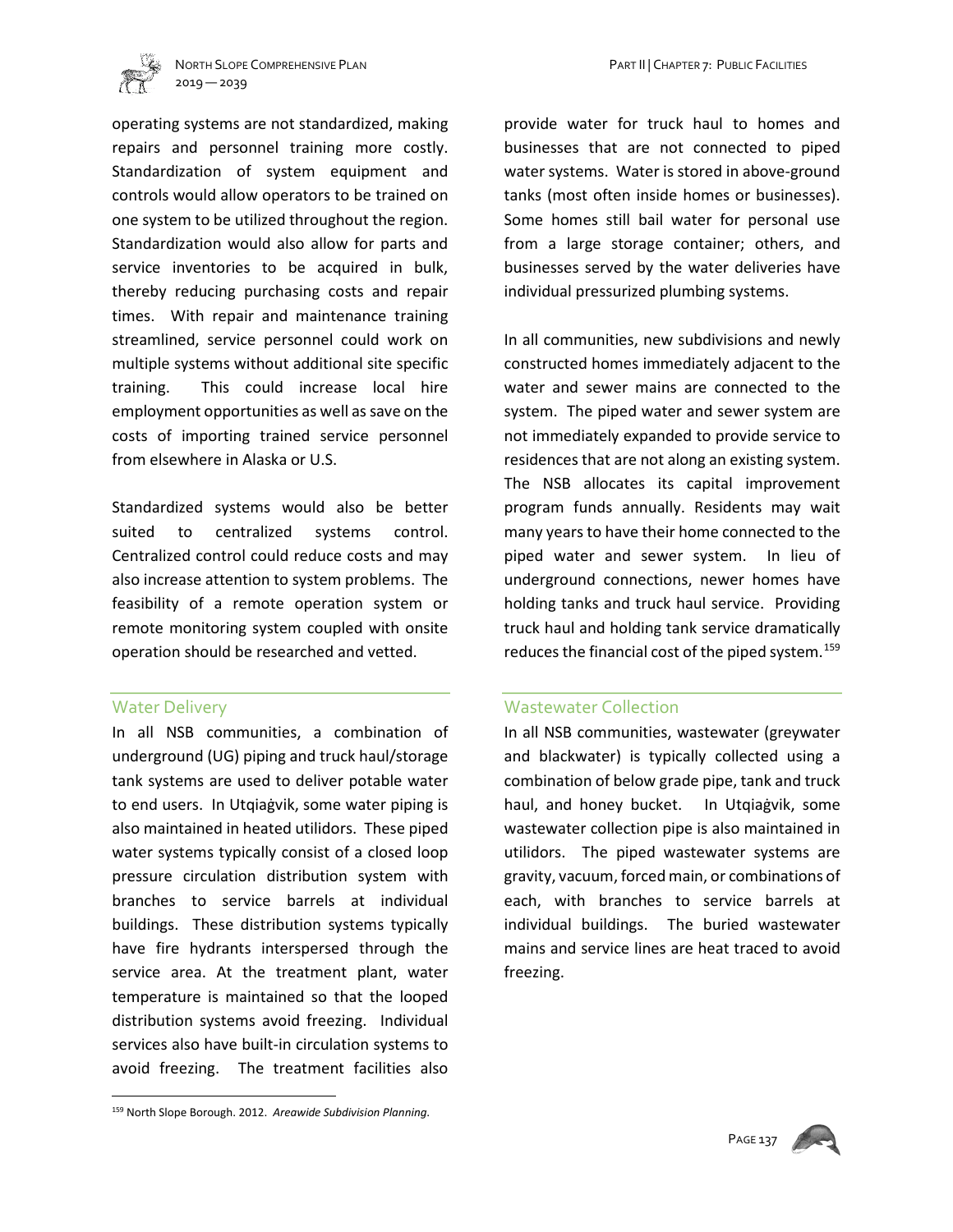

## Wastewater Treatment

Community wastewater systems are comprised of wastewater treatment plants (WWTP) to process waste delivered through the piped system as well as sewage lagoons to process truck haul and honey bucket waste.

Wastewater collected by the piped system is delivered to a wastewater treatment plant (WWTP), which typically utilizes sludge removal and an extended aeration process for primary treatment. Community systems vary for secondary treatment, using ultraviolet (UV), chemical, some other biologic method, or a combination of these. In some but not all communities, the WWTPs are equipped with an equalization (EQ) basin, which provides shortterm storage of untreated waste to allow for more effective operation of the WWTPs during peak flow periods. Each of these systems is subject to a maximum treatment capacity, which differs in each community depending capacity of each plant's treatment volume. The NSB recognizes that in many communities, the WWTP capacities are not adequate to meet projected flows within the 20 year life of this plan, and is looking for funding streams and options to increase capacity and size to meet the projected population over the next several decades.

The use of sewage lagoons was the traditional method of safe septage disposal until the NSB transitioned to piped wastewater systems and WWTPs. They are still used for septage disposal by those not on the piped wastewater system. Exceptions to the use of sewage lagoons are Utqiaġvik, which receives and treats truck haul and honey bucket waste at the WWTP, and Point

 $\overline{\phantom{a}}$ 

Lay, where renovations are underway so that it will be capable of receiving and treating truck haul and honey bucket waste.

For those homes and businesses served by truck haul or honey bucket, septage is collected and transported to sewage lagoons, typically located within each community's landfill area. Sewage lagoon design and discharge events are strictly regulated by the Alaska Department of Environmental Conservation (ADEC). The truck haul waste, which contains anaerobic<sup>[160](#page-10-0)</sup> biological waste, is typically unloaded directly into a sewage lagoon provide biologic treatment prior to the NSB conducting controlled seasonal effluent discharge. The lagoons serve as a septage storage system during frozen conditions.

Sewage lagoons are a permitting and monitoring problem for the borough. Sewage lagoon operations can be extremely problematic as they are directly impacted by seasonal conditions, such as early freeze-up events, high snow years, and late thaw cycles. All of these conditions can increase the potential for uncontrolled discharges of sewage waters onto the tundra or nearby environment, potentially creating human/wildlife heath impacts. In contrast, WWTPs can provide year round treatment of wastewater, including truck haul and honey bucket, if they are properly engineered for this purpose.

Current status, recommended upgrades to the water supply, treatment, storage capacity, or delivery systems for all communities within the North Slope Borough are detailed in Appendix D, Table 40. More expansive information and

<span id="page-10-0"></span><sup>160</sup> Anaerobic bacterial action is when bacteria that do not live or grow when oxygen is present. Comparatively aerobic bacterial action requires oxygen to survive, grow and in the case of WWTP's break down other media

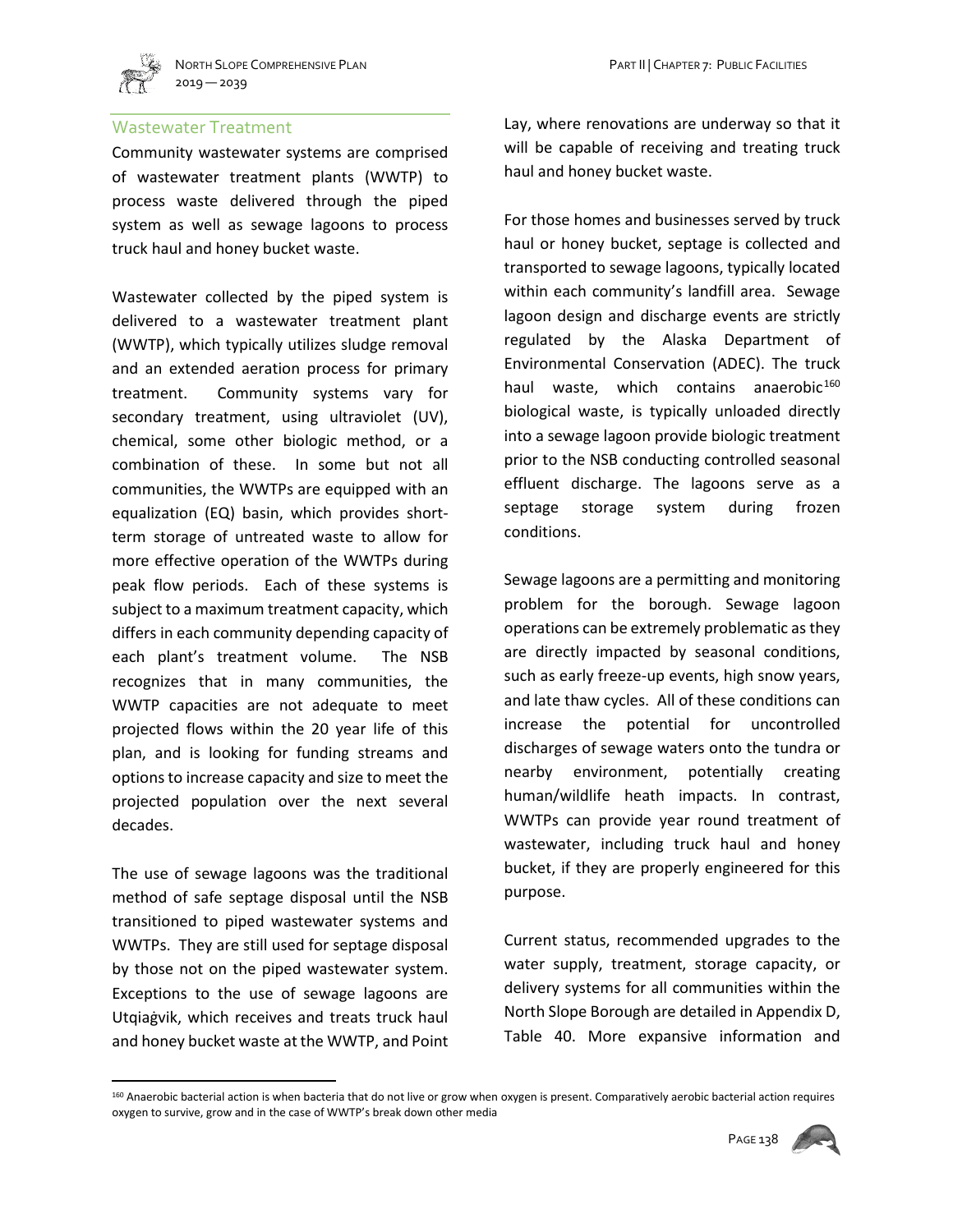

explanations of the information contained in this table are available within the individual communities' comprehensive plan.

### Wastewater Upgrades and Improvements

#### WWTP Fixed Media

WWTPs are utilized in all NSB communities but are, in some of the North Slope communities, they are undersized for the current demand and are operating overcapacity. Upgrading or replacing WWTPs is expensive. The WWTP in Kaktovik is currently undergoing an upgrade that installs fixed media into the plant, with the anticipated outcome of increasing plant efficiency by 40 percent.<sup>161</sup> If this pilot upgrade project proves to be a cost effective alternative to a WWTP upgrade and expansion, it can be used in other WWTPs across the North Slope.

#### Interim Upgrades

Many of the village wastewater treatment systems have deferred maintenance on aging infrastructure. While exploring the feasibility of eliminating sewage lagoons and implementing fixed media upgrades, communities will continue to require major maintenance and upgrades to existing systems. Upgrades could also include converting homes back to truck haul service in locations where pipeline maintenance is no longer feasible and addressing pipeline leaks. Pipeline expansion to accommodate homes not currently on the system could also be considered, although this option is often cost prohibitive.

#### Periodic Inspections

 $\overline{\phantom{a}}$ 

Many village WWTPs have been operating without periodic NSB or ADEC treatment system

inspections, potentially compromising operator safety and operational dependability and efficiency. Periodic inspections would proactively identify system issues that are able to be repaired through normal repair and maintenance. Without regular inspections, issues are more likely to go unnoticed, increasing the chances of a major system repair or total system failure that increase the potential for significant public health issues. While routine inspections carry an initial high cost for the borough, there is also potential for findings operational efficiencies, creating standardized operation and training procedures, and increasing maintenance actions that are low cost, in turn reducing overall operational costs.

#### Independent Utility Systems

In many villages, independent wastewater treatment systems are being installed in lieu of sewage holding tanks as part of a Cold Climate Housing Research Center initiative to promote off the grid design concepts. Effluent is discharged directly onto tundra. The effluent cannot percolate into the soil because of the permafrost, causing ponding on neighboring properties and environmental issues like odor, erosion, and permafrost degradation. In most cases, these systems have proven to be undesirable for North Slope communities. Due to these environmental concerns, operational requirements for these systems should be developed and incorporated into the borough's code of ordinances with requirements for meeting village operational and discharge standards. Systems that do not meet these standards should be prohibited.

<span id="page-11-0"></span><sup>161</sup> Robbins, David. 2017. WHPacific. *Letter to Brett Goodwin, North Slope Borough. Free-Moving Large Media IFAS – Recommendation for Kaktovik Wastewater Plant Upgrades*. October 16.

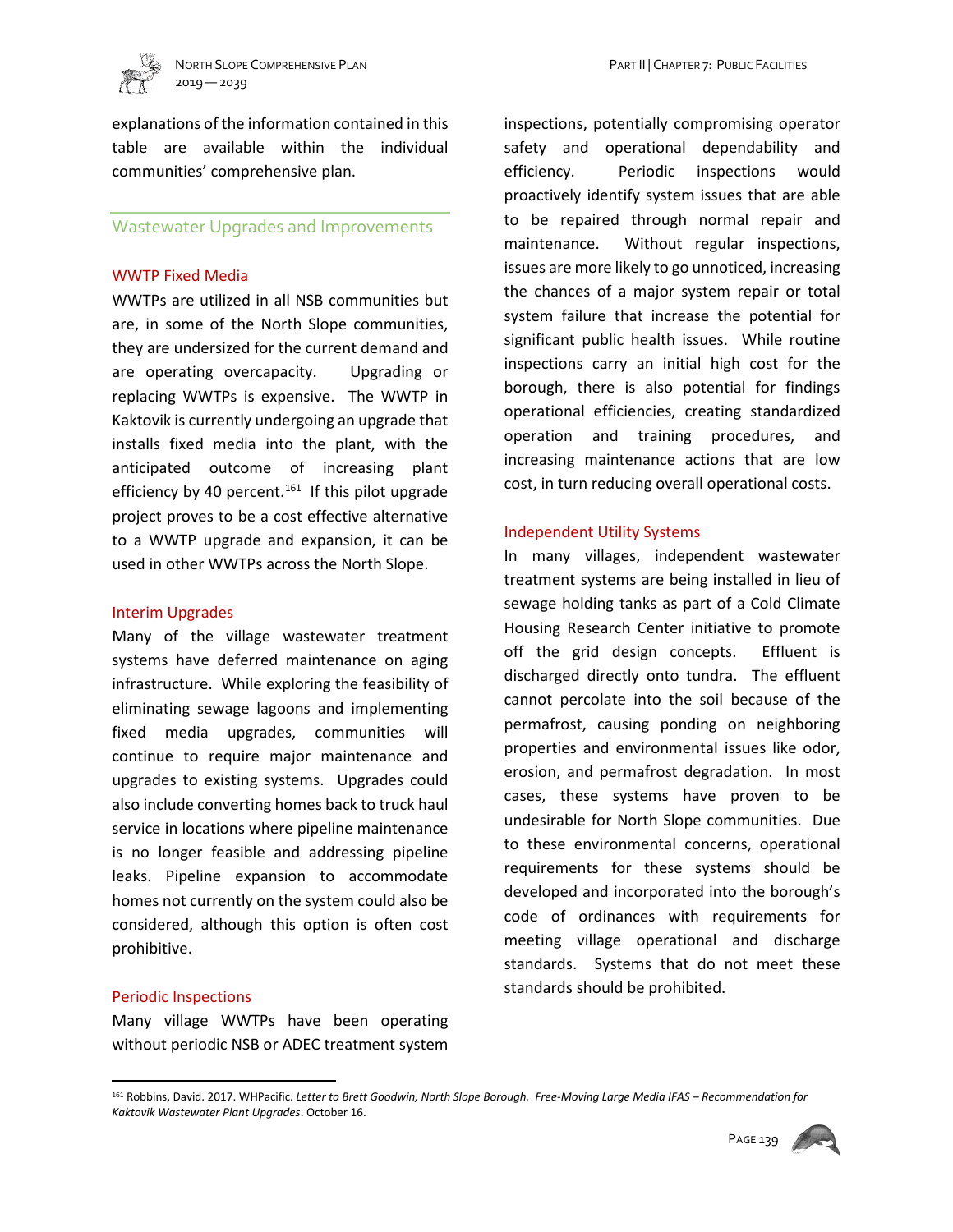NORTH SLOPE COMPREHENSIVE PLAN PART II | CHAPTER 7: PUBLIC FACILITIES 2019 — 2039

## POWER GENERATION AND DELIVERY

The North Slope Borough owns and maintains power generation facilities in all of its communities except Utqiaġvik, where BUECI operates the power generation facility. Like water and wastewater system, the NSB highly subsidizes power generation, connections, operating costs. Power is managed through the Power and Light Fund. This fund includes the power-generating activities for the North Slope communities of Anaktuvuk Pass, Kaktovik, Nuiqsut, Point Hope, Point Lay, Wainwright, and Atqasuk.

During the 2017 calendar year, expenses to generate and distribute power in the seven

North Slope villages were \$26,839,423. Residents were charged \$8,363,574. The borough also received an operating grant for \$132,138. These figures demonstrate that the 2017 subsidy across seven villages was  $$18,363,574$  – the amount that it cost the borough to provide power to residents above the amount received for the service. $162$  The approximate 2017 power subsidy per village resident was \$6,365. The exact amount depends on the cost of generation and providing service within each village; the cost of operating power plants and distributing power differs between communities. Table 16 provides an overview of eight years of expenses, revenues, and resident subsidies for power service.<sup>[163,](#page-12-1) [164](#page-12-2)</sup>

| Calendar<br>Year | <b>Expenses</b> | Charges for<br><b>Services</b> | <b>Total Subsidy</b> | <b>Approximate Per</b><br><b>Resident Subsidy</b> |
|------------------|-----------------|--------------------------------|----------------------|---------------------------------------------------|
| 2010             | \$20,228,358    | \$6,660,172                    | \$13,568,186         | \$4,476                                           |
| 2011             | \$21,537,042    | \$6,303,426                    | \$15,233,616         | \$5,026                                           |
| 2012             | \$25,914,894    | \$7,946,206                    | \$17,968,688         | \$5,928                                           |
| 2013             | \$27,220,964    | \$8,702,015                    | \$18,518,949         | \$6,110                                           |
| 2014             | \$27,650,153    | \$8,685,325                    | \$18,964,828         | \$6,257                                           |
| 2015             | \$26,570,359    | \$8,467,243                    | \$18,103,116         | \$6,281                                           |
| 2016             | \$27,456,216    | \$8,459,696                    | \$18,996,520         | \$6,591                                           |
| 2017             | \$26,839,423    | \$8,363,574                    | \$18,363,574         | \$6,365                                           |

#### Table 16: Power and Light Subsidies

 $\overline{\phantom{a}}$ 

<span id="page-12-0"></span><sup>162</sup> North Slope Borough. 2017. North Slope Borough Comprehensive Annual Financial Report July 1, 2016 - June 30, 2017. www.northslope.org/assets/images/uploads/NSB\_FY2017\_Final\_Issued\_CAFR.pdf.

<span id="page-12-1"></span><sup>&</sup>lt;sup>163</sup> For all years except 2017, the approximate subsidy does not include operating grants or contributions that may offset the cost to provide services.

<span id="page-12-2"></span><sup>&</sup>lt;sup>164</sup> The per resident subsidy is calculated from adding the seven village populations from the 2010 NSB Census for the years 2010 through 2015 and the 2015 NSB Census for the years 2015 through 2017.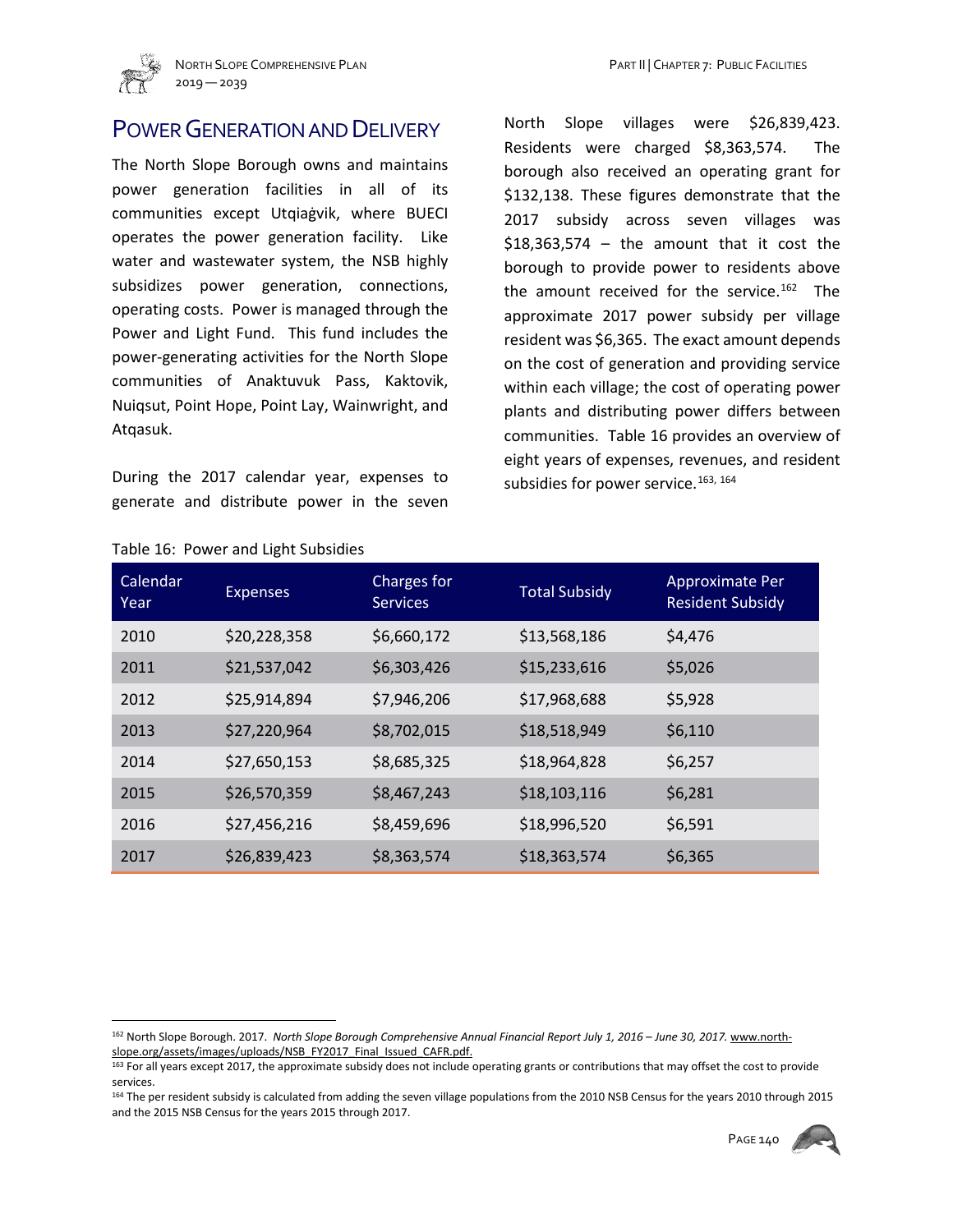### Power Plants

Within each community, electricity is produced using generators housed in power plants. Anaktuvuk Pass, Atqasuk, Kaktovik, Point Hope, Point Lay, and Wainwright produce power using diesel fired generators. Nuiqsut utilizes natural gas transported via the Nuiqsut Natural Gas Pipeline (NNGP) for primary power generation; [165,](#page-13-0) [166](#page-13-1) diesel generation serves as back-up source of power. Utqiaġvik utilizes only natural gas from the Barrow Gas Fields southwest of the community.

NSB-owned power plants are configured with load-sensing switchgear and multiple generators so that electrical demand is met using the most efficient generator or combination of generators. Community power plants are routinely analyzed for efficiency improvements, such as matching generator sizing to demand, to increase operating efficiencies and lower operating costs. These types of improvements are considered a normal part of ongoing operation and maintenance. In some, but not all villages, waste heat from the generators is recovered and used to heat buildings or to maintain water temperature for the distribution loops.

After a set number of hours of operation on each generator, they are rotated for regular service. With continuous maintenance and recommended intermittent major overhauls, the generator life is expected to be well over 100,000 hours of operation, or approximately 11 years.

 $\overline{\phantom{a}}$ 

## Distribution Systems

All NSB communities have overhead electric distributions systems. Utqiaġvik also has some electrical distribution lines within the utilidor system. Distribution systems in all communities except Utqiaġvik are appropriately sized to accommodate projected growth for the 20-year period in this plan, and overhead power is simply a maintenance and repair issue.

The current status and future needs or opportunities for the power distribution networks within NSB communities are detailed within the individual comprehensive plans. Table 43, provided in Appendix D, contains an overview of each community's power generation and delivery system as well as a summary of the pertinent details of the NSB power demands and forecasts.

#### Waste Heat Recovery Systems and Expansion

Several NSB communities are experiencing issues with overheating in power plants. There are projects are underway for expansion of cooling systems. Recovering waste heat and utilizing it for heating buildings and maintaining water temperature in delivery systems is a cost effective alternative to expanding power plant cooling systems. In some cases, existing waste heat recovery systems are not being used due to operational maintenance issues. Expanding waste heat recovery systems, and upgrading existing systems will provide economic benefit from both the offsetting effect of substituting heat recovery for other sources of energy and by reducing costs associated with expansion of cooling systems.

[http://dog.dnr.alaska.gov/Documents/SPCS/Publications/LesseeAnnualReports/2013/2013AnnualReport-Nuiqsut.pdf.](http://dog.dnr.alaska.gov/Documents/SPCS/Publications/LesseeAnnualReports/2013/2013AnnualReport-Nuiqsut.pdf)



<span id="page-13-0"></span><sup>165</sup> The NNGP was designed to provide a maximum flowrate of 3,500,000 cu ft/day of natural gas from the Alpine Development Project (ADP) facilities to the village of Nuiqsut.

<span id="page-13-1"></span><sup>166</sup> North Slope Borough. 2014. *Nuiqsut Natural Gas Pipeline Annual Comprehensive Report*. February 26, 2014.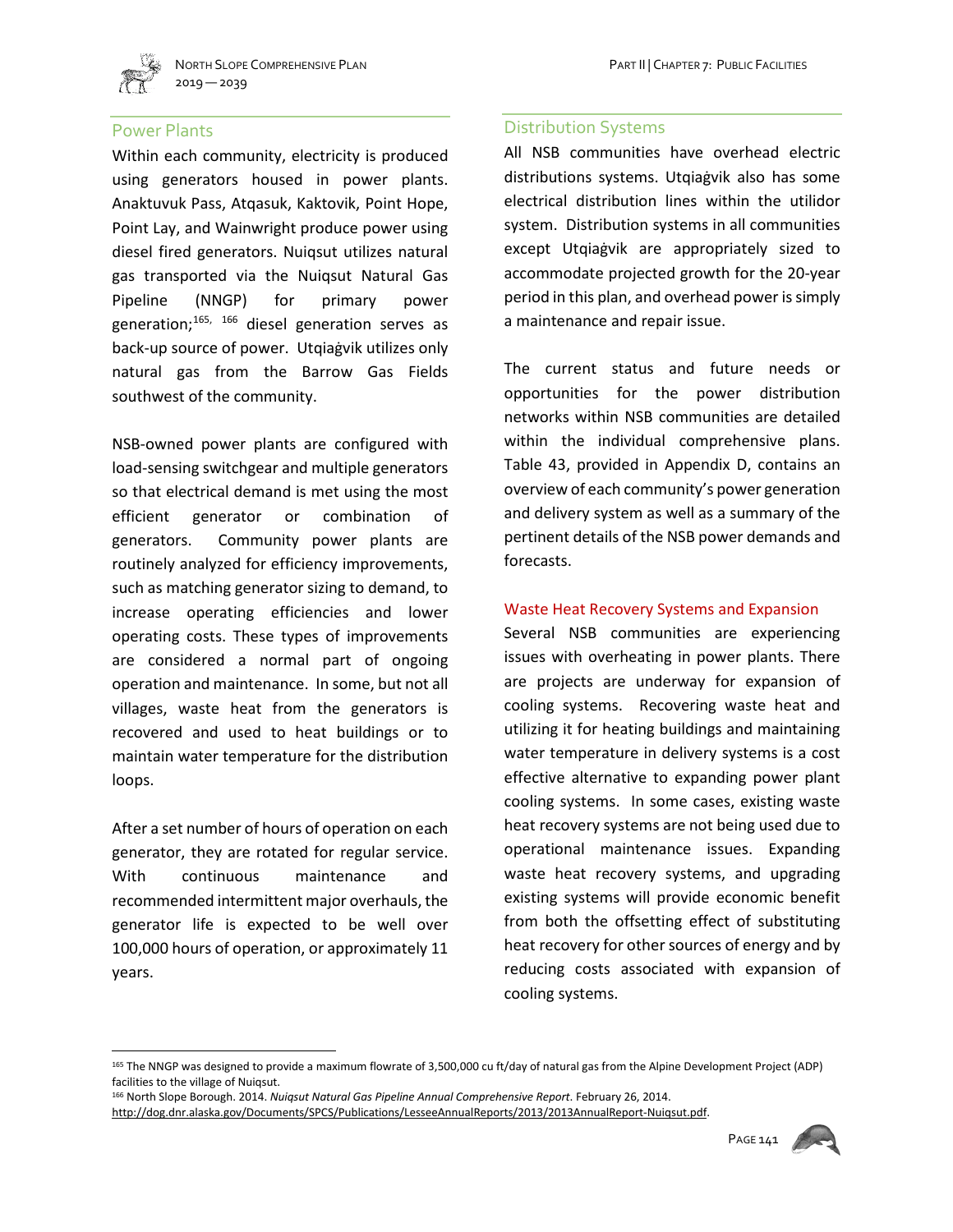

## Public/Private Collaboration Potential for a Regional Power Center

As oil development pushes west of Prudhoe Bay, and if exploration resumes in the outer continental shelf of the Chukchi Sea, opportunities for partnering with industry and government to foster expansion of roads and infrastructure may arise. Several entities, both public and private, have conducted research into development of transportation and infrastructure corridors within the NSB. A result of any of these potential developments could be road access to communities. Interconnecting roadway development would potentially make the cost of energy interties more feasible.

#### Standardization of Utilities

l

The NSB owns and manages electric utilities in all communities except Utqiaġvik. Operation, maintenance, and repair of the village systems are conducted by NSB employees or NSB representatives whose training is often utilized in multiple villages. However, the villages' operating systems are not standardized, making repairs and personnel training more costly. Standardization of system equipment and controls would allow operators to be trained on one system and thus be utilized throughout the communities. Standardization would also allow for parts and service inventories to be acquired in bulk, thereby reducing purchasing costs and repair times. With repair and maintenance training streamlined, service personnel could work on multiple systems without additional site specific training. This could increase local hire employment opportunities as well as save on the costs of importing trained service personnel from elsewhere in the state or U.S.

Standardized systems would also be better suited to centralized systems control. While a centralized control could reduce costs, it could also potentially increase attention to system problems. The feasibility of a remote operation system or remote monitoring system coupled with onsite operation should be researched and vetted.

## As-Build Underground Utilities around Power Plants

Upgrades to systems (power and waste heat recovery) in and around power plants often requires exposing and/or placing buried infrastructure. In many cases, underground utilities from and around power plants have not been as-built, leading to costs relating to damaged utilities from excavation, and costs that come from impacts to design and construction costs to allow for unknowns. Asbuilt utilities should be included in future projects for both new construction and upgrades.

## **SOLID WASTE**

The North Slope Borough owns and maintains solid waste landfill facilities in all of its communities. Like other public services, the NSB subsidizes solid waste disposal. Landfills are regulated under Alaska Administrative Code (ACC) 18.60.300, and all facets of operation (solid waste collection, burning, septage collection, etc.) require a permit. Each community has a Class III solid waste landfill, with the exception of Utqiaġvik, which has a Class II landfill. The NSB offers different sized dumpsters<sup>[167](#page-14-0)</sup> to all entities free of charge as a way to promote good waste disposal practices

<span id="page-14-0"></span><sup>167</sup> Oily waste bin/dumpster (20 cubic yards with a liner), landfill bin/dumpster (27 cubic yards), haul all (bear proof) bin/dumpster (6 cubic yards with a lid).

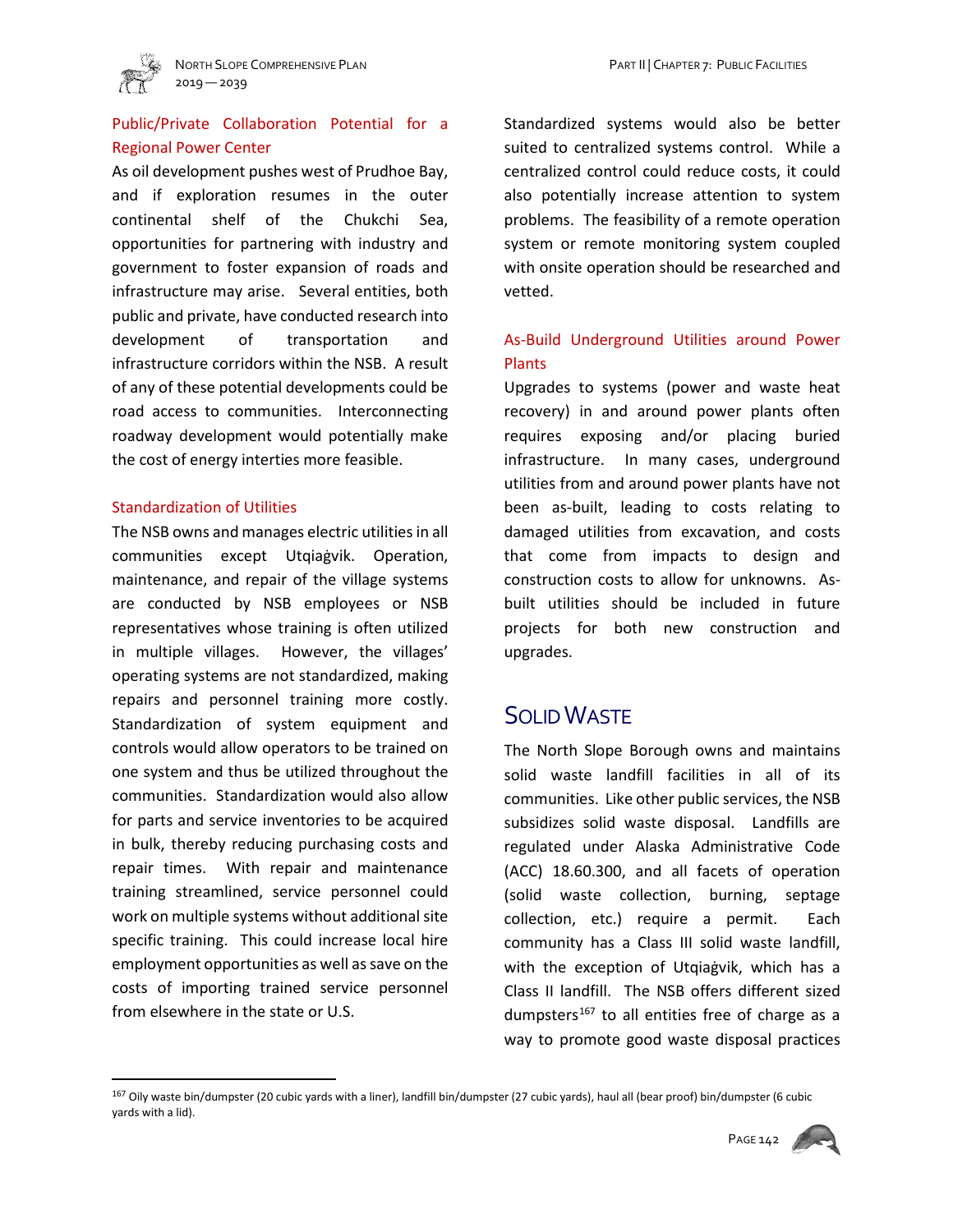

and to help keep the community and surrounding tundra free of refuse and mitigate against any inadvertent health impacts (human or wildlife) through the improper disposal of solid waste.

For fiscal year (FY)  $2018 - 2019$ , the NSB budgeted a total of \$5,274,022 for sanitation services for all communities.<sup>[168](#page-15-0)</sup> Residents are not charged for trash pick-up or disposal. The subsidy for providing these services is the total annual budget. The subsidy for this service is approximately \$684 per North Slope resident.

The actual cost of providing solid waste services differs by village. The average cost and subsidy per resident is highest in Atqasuk at \$1,436 annually. The lowest is Wainwright, at \$628 per resident. Solid waste subsidies do not include the substantial cost of constructing and maintaining the landfill or the heavy equipment needed for picking up solid waste and delivering it to the landfill. These costs are bonded through the capital improvements program.

Table 17 provides the cost per village to provide solid waste services.

### Table 17: Solid Waste Subsidies

| Village               | FY 2018-19<br><b>Budget</b> | Charge for<br><b>Service</b> | <b>Total Subsidy</b> | <b>Approximate Annual</b><br>Per Resident Subsidy |
|-----------------------|-----------------------------|------------------------------|----------------------|---------------------------------------------------|
| <b>Anaktuvuk Pass</b> | \$350,495                   | \$0                          | \$350,495            | \$892                                             |
| Atgasuk               | \$356,138                   | \$0                          | \$356,138            | \$1,436                                           |
| Kaktovik              | \$360,185                   | \$0                          | \$360,185            | \$1,375                                           |
| <b>Nuigsut</b>        | \$356,742                   | \$0                          | \$356,742            | \$795                                             |
| Point Hope            | \$2,000                     | \$0                          | \$2,000              | Not available                                     |
| Point Lay             | \$270,633                   | \$0                          | \$270,633            | \$1,006                                           |
| Utgiagvik             | \$3,232,389                 | \$0                          | \$3,232,389          | \$670                                             |
| Wainwright            | \$345,440                   | \$0                          | \$345,440            | \$628                                             |

### Class II Landfills

In Utqiaġvik, the NSB operates a Class II Landfill approximately nine miles outside of town, as well as a thermal oxidation system (TOS) waste incinerator along Stevenson Street. The Utqiaġvik landfill is permitted to accept the following:

- Municipal solid waste;
- Non-radioactive materials;
- Inert wastes;

 $\overline{\phantom{a}}$ 

- Construction & Demolition (C&D) waste; and
- Ash and sludge.

The TOS waste incinerator facility allows incineration of municipal, domestic, and commercial waste prior to landfilling. This process provides for approximately 30 percent reduction in landfill requirements. In recent years, the TOS has been subject of large scale shutdowns and maintenance overhauls as a



<span id="page-15-0"></span><sup>168</sup> North Slope Borough. 2018. *North Slope Borough Annual Budget FY 2018 – 19.* www.north-slope.org/assets/images/uploads/Public\_Works\_Section\_O\_FY\_18-19.pdf.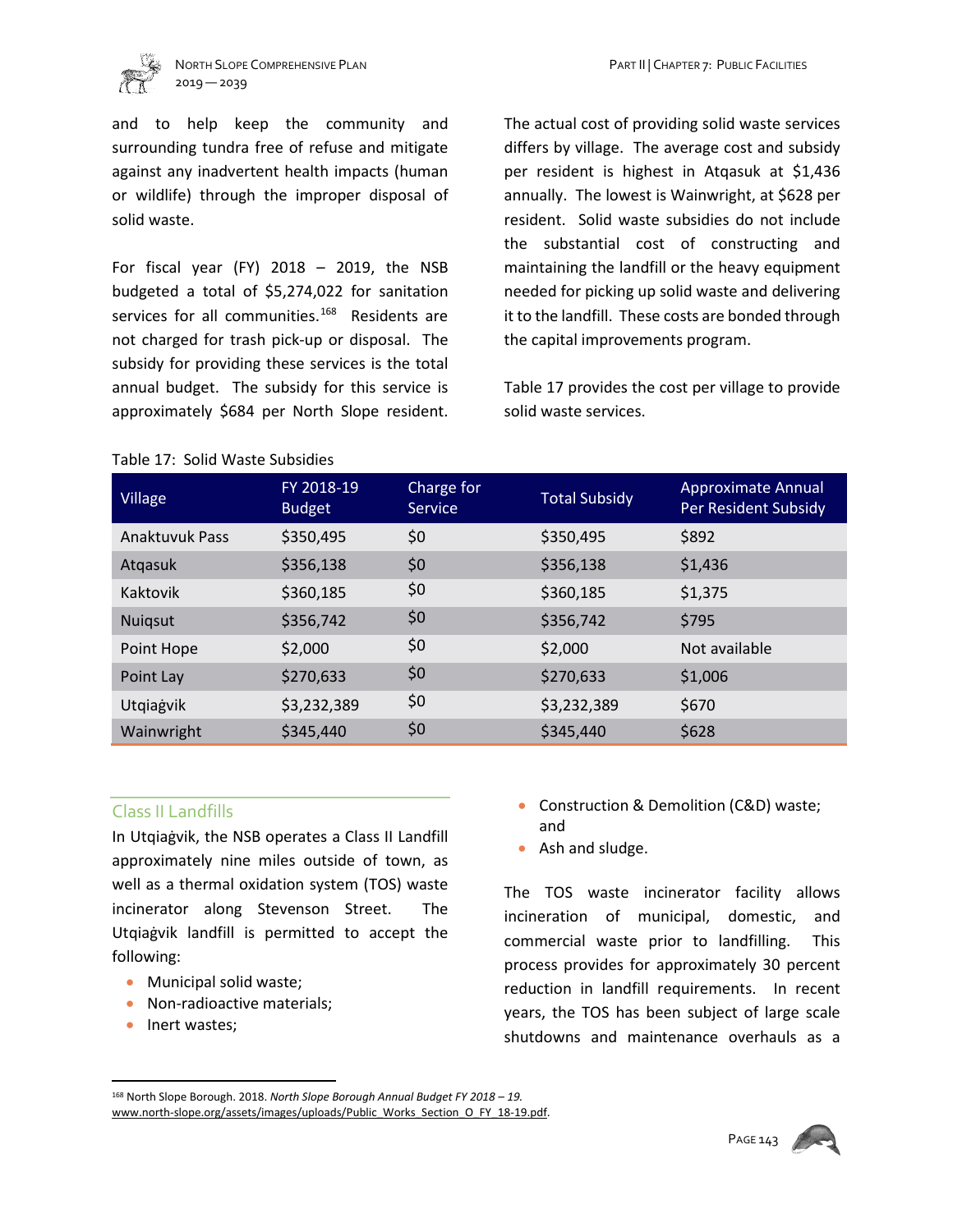result of material disposal placed in dumpster bins that are not permitted to go through the TOS process.

## Class III Landfills

A Class III Landfill accepts less than an annual average of five tons of municipal waste.<sup>[169](#page-16-0)</sup> Each Class III Landfill is typically configured with one or more landfill cells for solid waste, cells and/or sewage lagoons for septage, a burn cage (for reducing landfill volume by burning appropriate materials prior to disposal in the landfill), and a storage area for equipment fluids and hazardous waste. Landfill areas are required to be surrounded by a security fence with locked access gates. Typically, the following municipal waste is permitted for disposal:

- Municipal solid waste;
- Inert or Construction & Demolition waste:
- Non-Regulated Asbestos Containing Material (non-RACM); and
- Honey bucket waste or septage.

Community landfills generally do not accept petroleum saturated soils. Those that do must be licensed Class II landfills with ADEC prior to waste placement. None of the village landfills are designed or permitted to accept hazardous waste. The NSB is required to haul large volumes of petroleum-based contaminated soils out of the North Slope Borough to licensed disposal facilities near Fairbanks, Alaska, or the Lower 48.

A general permit (GP) was recently granted by ADEC that allows NSB to permit all of the Class III village landfills under one general or master permit with standardized expiration dates, closure plans, and reporting procedures.

## Solid Waste Upgrades and Improvements

## Transloading System from Garbage Trucks to **Burncages**

The village landfill burncages are used sporadically because waste must be manually sorted and then placed in the cages. This practice can be labor intensive and can (when the proper Personal Protective Equipment (PPE) is not worn) expose the individual to unsanitary conditions. By unloading directly on to a transloading belt or other system, waste material is transported directly into the burncage, with sorting taking place during the transload. This would create a system that has the use of the burncage incorporated into offloading operations, and allows for a more time efficient/less labor intensive method. This process of effectively utilizing burncages would reduce waste volume and increase landfill life.

### Fence Repairs

Security fencing around landfills is for public safety and is required by regulation. However, many of the landfills are unsecure due to damaged fencing. Fences should be repaired to prohibit access for public safety and for regulatory compliance. The fence repair work should be in conjunction with a snow fencing program so that further damage is mitigated.

### Hazardous Material Disposal

Hazardous materials are not permitted in Class III landfills. Hazardous materials can be stored invillage for up to 180 days, and longer with preapproval. Proper disposal methods and locations are reviewed and approved by ADEC. Some hazardous materials can be disposed of in

<span id="page-16-0"></span> $\overline{\phantom{a}}$ <sup>169</sup> Alaska Administrative Code. *18.AAC. 60.300 Purpose, Scope, and Applicability: Classes of Landfills.*  www.touchngo.com/lglcntr/akstats/aac/title18/chapter060/section300.htm.

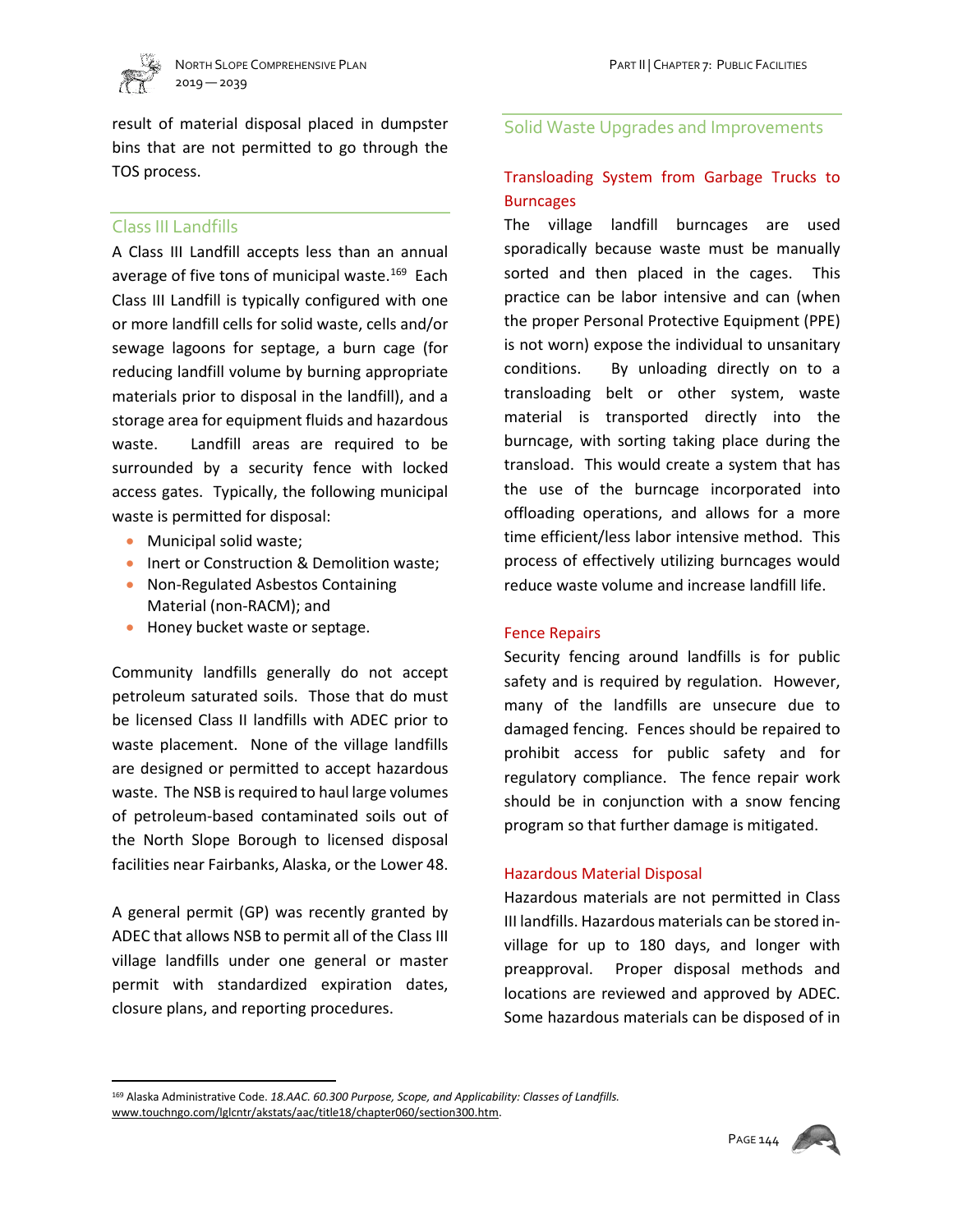

Utqiaġvik's Class II landfill upon approval from ADEC.

#### Landfill Cover

Cover must be placed over new waste daily. The cover is typically gravel, however snow is used when available and when gravel is in short supply. Gravel is also required for construction and maintenance of landfill operational pads, landfill access, and for the thicker cap required for closure. In most villages, gravel supplies are insufficient to meet community needs and not available for landfill cover.

## SNOW FENCES

 $\overline{\phantom{a}}$ 

The North Slope Borough maintains snow fences in all its communities except Nuiqsut. These fences provide barriers to prevailing winds to prevent drifting on or near roads, airports, and other community infrastructure.

There are some concerns about the tundra degradation caused by the accumulated snow on the downwind side of fences:<sup>[170](#page-17-0)</sup>

- The weight of the snowdrifts compresses the vegetative tundra mat, reducing the insulation protecting the underlying permafrost.
- The snowdrifts do not melt away until midsummer, reducing the growing season for the vegetative tundra mat within the area of the built up snow drifts. Large concentrations of snow melt can also occur in areas surrounding a snow fence, creating larger bodies of water during the summer

that can impact nearby roads, runways or buildings.

- The snowdrifts insulate the permafrost during winter months such that the permafrost does not freeze as cold as adjacent soils.
- Surface permafrost slowly melts and subsides because of the lack of insulation, and depressions form in the tundra. Tundra ponds form in the depressions with poor drainage.
- The snowdrifts reroute melt water into focused drainages that accelerate ice wedge melting, thus deepening drainage channels.

Through careful review and placement evaluation, the NSB can ensure that snow fences are placed in locations and configurations that mitigate impacts. Portable fences that can be relocated to minimize snow accumulations can also be used as needed. Locating snow fences to keep roads landfill entrances clear will improve access. Placing snow fences to generally reduce drifting within the landfill areas will also reduce lagoon flooding and minimize the potential for leaching contaminates into groundwater and reduce fence damage.

#### Easements for Existing Snow Fences

Land fences should be placed in easements with access. New snow fence designs should include site control and access for the entire impact area.

<span id="page-17-0"></span><sup>170</sup> North Slope Borough. 2011. *Project Analysis Report: Areawide Snow Fence and Tundra Degradation*. Prepared for the North Slope Borough by UMIAQ. Feb. 9, 2011.

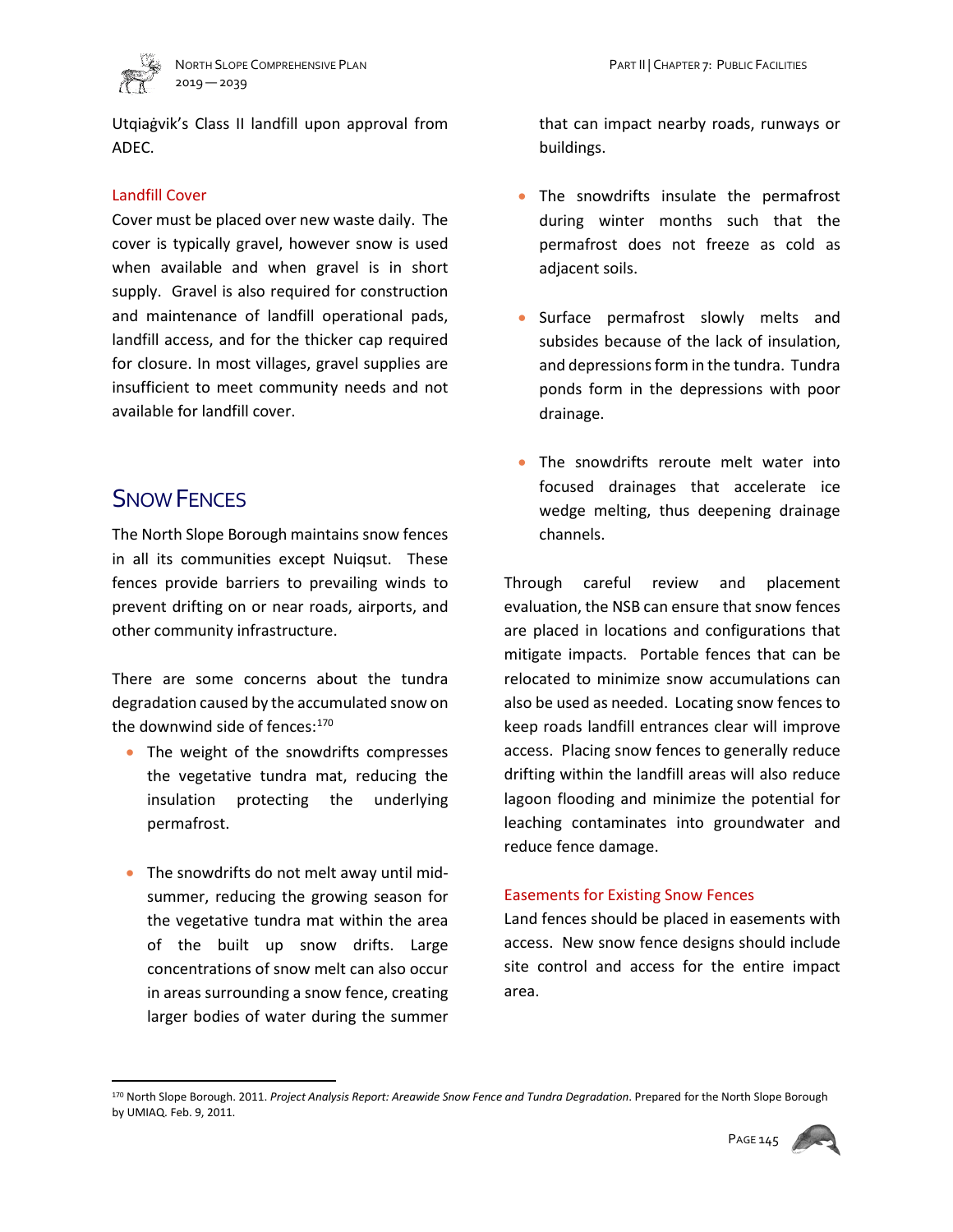

#### Damage from Existing Snow Fences

Operational measures such as cutting snow drifts with bulldozers prior to breakup will reduce the impact to the tundra. Other remediation measures such as placing fill and/or tundra mat in damaged areas have been shown to work.

## **GRAVEL**

 $\overline{\phantom{a}}$ 

Gravel and a reliable gravel source is a necessity for all North Slope villages. All aspects of community life depend on gravel: road construction, gravel pads for homes and other buildings, airport runway maintenance, and landfill cover. Without dedicated gravel supplies or source, a community's ability to grow and expand to meet the needs of its residents is impacted.

The North Slope Borough attempts to maintain stockpiles of gravel in each community. Options for obtaining material, and the quality of material available, varies widely by community. Maintaining an adequate supply of usable gravel is often problematic and expensive.

In all communities, the preferred and most cost effective option for a gravel supply is to mine material from a local source. In some cases, local sources are relatively accessible and sustainable.<sup>[171](#page-18-0)</sup> In the other communities where gravel has historically been mined from locally developed sites, access to gravel is becoming more and more problematic. Mining methods required to extract local material may have simply become too expensive to be feasible. Also, land use regulations have become more and more stringent to prevent environmental

degradation. The increased regulatory burden has made material sites either unavailable or unfeasible. Additionally, exploration costs are becoming more and more prohibitive.

In the past, in communities with less accessible and sustainable sources, large-scale gravel extraction operations such as dredging were used to help mitigate mining and stockpiling costs by providing enough material to a community for 20 or more years of demand. The high costs were spread over time to justify the initial capital expenditure. However, these methods are often no longer economically feasible due to the extreme cost of mobilization, operation, and regulatory processes. The need for gravel in communities is so great that gravel utilizing from abandoned activities such as no longer used gravel pads is now considered a viable option. However, this increases the potential for reuse of previously contaminated gravels. Communities throughout the North Slope have various military and federal government infrastructure that is in varying degrees of abandonment. These locations can have vast amounts of gravel, but also have the potential for that gravel to be contaminated from historical spills. The NSB does not allow the use of contaminated gravels or material sources as building materials, significantly reducing the option of re-using already in place gravel supply. Every year, the NSB is being required to transport tons of gravel out of the communities due to contamination from large and small spills in every community. While small amounts are able to be reused for alternative activities such as landfill cover, or containerized contaminated gravel used for building landfill cell walls, the majority of the contaminated gravel and soil is backhauled to the Lower 48 or to approved

<span id="page-18-0"></span><sup>171</sup> North Slope Borough. 2014. Project Analysis Report: Areawide Gravel Resources. Prepared for the North Slope Borough by UMIAQ. Feb. 14, 2014.

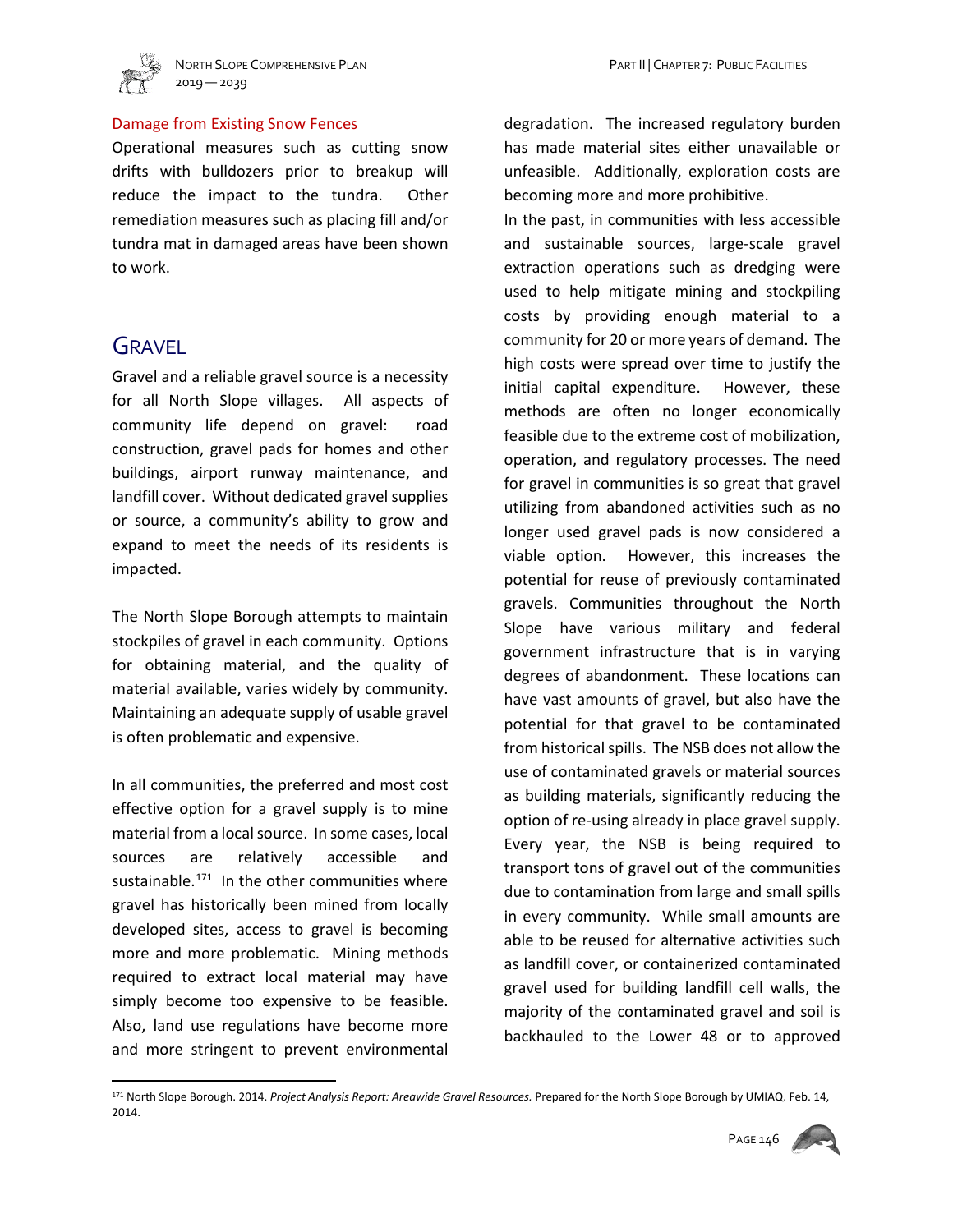

disposal facilities near Fairbanks. The cost to the NSB is extremely high, as is the cost to haul clean replacement gravel into the community. The ongoing challenge for the NSB is for ways to reduce spills (large, small, drips and drops) from its operations and from residents, so that the amount of contaminated gravel that is in each community is reduced. One way in which to keep the valuable commodity in the communities is through a dirt burner which would enable gravel to be cleaned onsite and reusable to the community. While the startup costs of such an operation are high, a North Slope-based dirt burner would be the most cost effective manner to address petroleum contaminated gravel and soils over the long term.

The cost of developing gravel sites or transporting gravel to a community without a viable source is considerable. A 2014 NSB PAR estimated that transporting gravel from Utqiaġvik to Atqasuk via ice road cost between \$450 and \$600 per cubic yard. Exploration efforts are also costly. In contrast, the cubic yard cost of gravel in Kaktovik was between \$19.00 and \$42.50; \$50.00 in Wainwright; and \$4.00 in Anaktuvuk Pass.[172](#page-19-0)

Village residents have often expressed the need to purchase gravel for private use - to shore up driveways, pilings, or other construction needs. Unfortunately, due to the limitations of capital funding through general obligation bonds, the borough is unable to make its gravel available for private use.

 $\overline{\phantom{a}}$ 

The NSB is engaging in partnerships with third party entities to oversee operations of existing gravel mines and/or known mineable gravel deposits within the Prudhoe Bay oil fields. Such mines as PUT 23, Mine Site 3, and Mine Site F afford or will afford the NSB the option of available gravel sources for short term overland gravel hauls. Mines are also within proximity to industry activities that can provide a source of direct income from gravel sales.

Generally, NSB communities need gravel sources that are more reliable and sustainable than what currently exist. Specific details and community needs and the status of gravel sources for each community are discussed in the individual community comprehensive plans. [173](#page-19-1) Table 45 in Appendix D provides a summary NSB community gravel needs and availability.

#### Gravel Demand and Inventory

There is a need for singular management of the borough's gravel sources, inventories, and demand. As departmental responsibility for gravel sources and inventories (supply) differs from responsibility for usage (demand), there tends to be a lag between demand and supply, especially in locations where local material is not readily available. As a result, gravel exploration has tended to be in reaction to shortage, as opposed to being in anticipation of shortage. The planning window required to locate, fund, and mine material is a multi-year process that should begin well in advance of a shortage. By combining responsibility for supply with demand, there is potential for a more forward looking management of gravel resources.



<span id="page-19-0"></span><sup>172</sup> North Slope Borough. 2014. *Project Analysis Report: Areawide Gravel Resources.* Prepared for the North Slope Borough by UMIAQ. Feb. 14, 2014.

<span id="page-19-1"></span><sup>173</sup> North Slope Borough. 2014. *Wainwright Comprehensive Plan*. Prepared for the North Slope Borough by UMIAQ. www.northslope.org/assets/images/uploads/2014 Wainwright Comp\_Plan\_Final.pdf.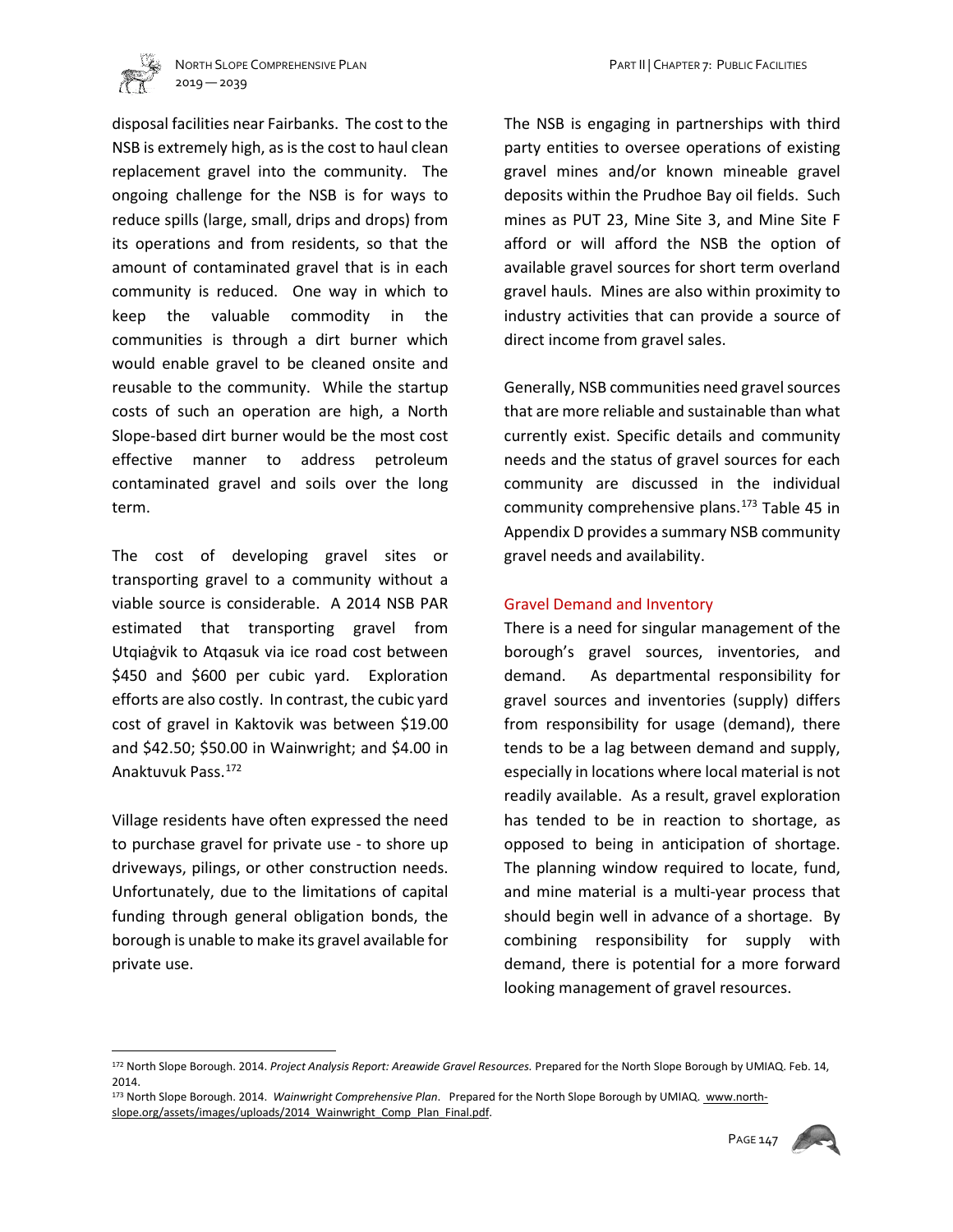

#### Regional Gravel Sources

In accordance with Title 19 of the NSBMC, which aims to consolidate and reduce habitat pockmarking when mining for gravel, the NSB Planning & Community Services Department has initiated a program to develop regional gravel sites. The purpose of the program is to minimize environmental impacts that are caused by creating multiple project-specific material sources, including mining in active river channels. The concept of regional gravel sources holds potential for minimizing the financial, environmental, and administrative impacts associated with ongoing exploration and development of local area sources. A regional site which is pre-permitted would have in-situ material available as needed, and could also have gravel materials stockpiled for immediate availability so that communities can access supply when cost effective opportunities arise.

#### Local and Regional Gravel Supply Partnerships

As oil development pushes west of Prudhoe Bay, and if exploration resumes in the outer continental shelf of the Chukchi Sea, opportunities may open up for partnering with industry and government to foster expansion of roads and infrastructure. Entities, both public and private, have conducted research into development of transportation and infrastructure corridors within NSB. A result of potential North Slope industry development could be regionalized material sources and/or road access to communities. Either of these could result in substantially lower costs for gravel source, and improved sustainability.

#### Gravel Alternatives

There are potential alternatives to gravel that would lower gravel demand and potentially lower overall costs of operation. For example, using polyethylene sheets to meet daily cap

requirements at landfills would certainly reduce gravel consumption and may actually be more cost effective than a gravel cap. Also, the availability and cost of gravel should be incorporated into capital project designs with an evaluation of gravel alternatives.

## **COMMUNICATIONS**

Telecommunication reliability and services throughout the North Slope can be challenging and are dependent on weather and environmental factors including wind and snow storms, sun spots, and sun flare activity, all of which have the capacity to interrupt satellite signals and reception needed for communication throughout the North Slope.

Telecommunications facilities serving the North Slope include a fully digital local exchange telephone service, local dial-up internet, cellular telephone, cable television, public radio broadcast, and teleconferencing centers. Interconnection with the regional and global telecommunications network is via satellite circuits. The Arctic Slope Telephone Association Cooperative (ASTAC) provides in-state and longdistance telephone service to residents throughout the North Slope Borough. AT&T Alascom, Alaska Cellular Service (ACS), and GCI (General Communication, Inc.) provide longdistance telephone service. The Alaska Teleconferencing Network provides NSB and City of Utqiaġvik teleconferencing services to the villages, thereby facilitating greater real-time interaction between NSB offices in Utqiaġvik and area communities, while providing cost savings on travel needed over the course of business activities.

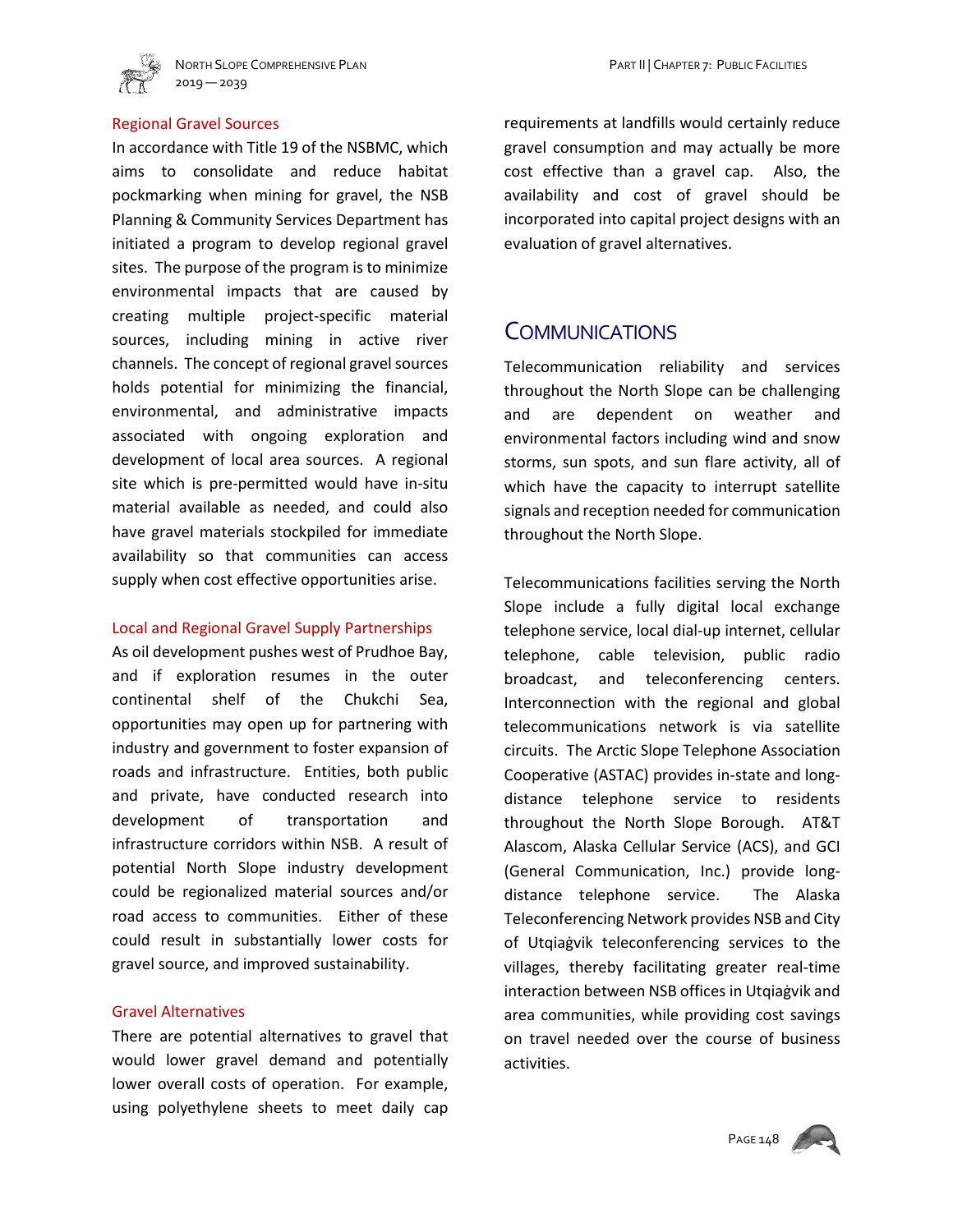

NORTH SLOPE COMPREHENSIVE PLAN PART II | CHAPTER 7: PUBLIC FACILITIES 2019 — 2039

In February 2018, Quintillion announced that its subsea fiber optic cable system was in service in five northern Alaska communities: Prudhoe Bay/Oliktok Point, Utqiaġvik, Wainwright, Point Hope, Kotzebue, and Nome. ASTAC has also recently upgraded its internet services and capacity in Point Hope, Wainwright, Utqiaġvik, and Nuiqsut to fiber optic cable, the fastest internet medium that exists today. In addition to their subsea fiber optic cable system, Quintillion completed installation of their new terrestrial fiber optic system between Fairbanks and Prudhoe Bay, thereby providing a fiber optic connection for the first time for some North Slope communities. Future fiber optic plans for the North Slope include connections to Asia and to Western Europe via the Northwest Passage. The North Slope Borough is also closely following the development of satellite-based broadband internet providers such as OneWeb and SpaceX that are competing to be the first in providing seamlessly integrated global data at fiber optic comparable speeds, through a constellation of micro-satellites that may provide improved connectivity.

Although existing communications systems in the NSB appear to be adequate to meet emergency communication needs, telephone, cellular telephone, and internet systems are substandard when compared to communities in southcentral Alaska and beyond.

## Terrestrial High-Speed Fiber Optic Networks to Inland Communities

Quintillion connected the coastal communities of Point Hope, Wainwright and Utqiaġvik to the fiber optic network available at Prudhoe Bay. Opportunities for funding to connect additional North Slope communities to high-speed fiber optic internet. Such funding opportunities and guidance may exist through the Statewide

Broadband Task Force or the Alaska Department of Commerce, Community and Economic Development (DCCED).

#### Improved Communications Systems

There are continuous advancements in providing inexpensive and stable high-speed connectivity. The feasibility of implementing new technologies to improve connectivity on the North Slope should be a priority.

## ROADS AND AIRPORTS

These very important public facility capital assets are detailed in the transportation chapter of the Comprehensive Plan.

## SUBDIVISION DEVELOPMENT

In 2012, the NSB compiled the costs to extend connections to vacant residential parcels and expand roads and services to platted subdivisions in each community. This evaluation documented the costs associated with road construction, utility installation, water/sewer connections, and gas and electric connections costs along with anticipated gravel needs. This information is vital to informed decisionmaking when expanding public services. Through this evaluation, the NSB determined that to extend roads into already platted subdivisions and provide service connections for water, sewer, gas, and electricity cost an average of \$491,923 per lot in 2012. Adding an escalation cost of 2 percent per year since 2012 results in a 2018 average cost of providing road access, water, sewer, electricity, and natural gas to vacant parcels and platted subdivisions in North Slope communities' costs approximately \$553,985 per

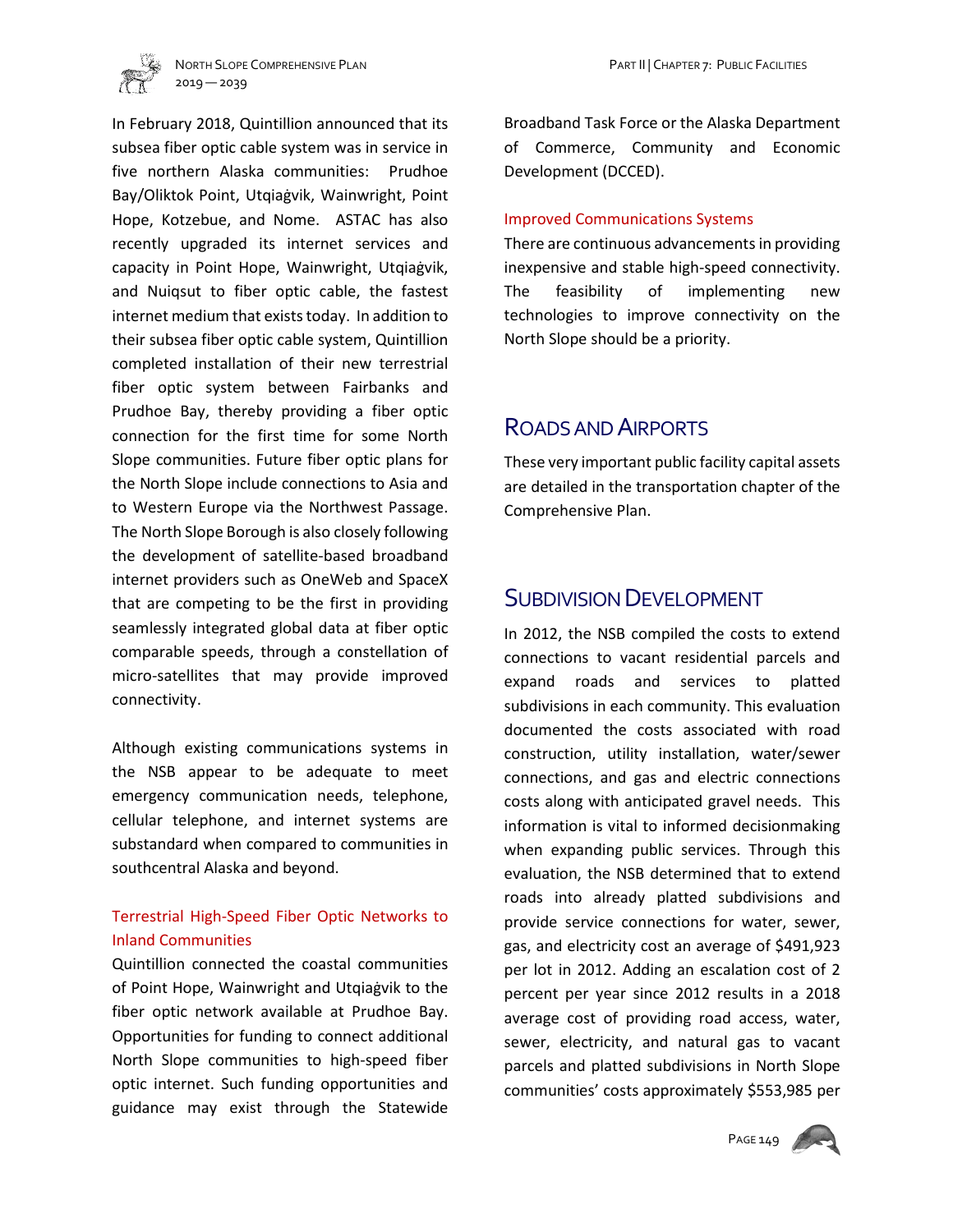

lot. Overall, extending roads and installing underground water and sewer systems are the largest costs associated with developing subdivisions on the North Slope.

The cost to extend infrastructure varies by community; the most expensive per lot cost in 2012 was Point Lay at \$820,891 per lot and the least expensive was Kaktovik at \$317,203 per lot. There are several reasons for the variations in cost by community. Some communities already have extended roads to new subdivision(s) and the cost to extend some residential roads and utilities is the only consideration in this study, such as in Kaktovik. The number of platted lots available for expansion in some communities is low; therefore the total cost of extending roads and other utilities is averaged over only a few lots which increases the per lot cost, such as the case for Point Lay.[174](#page-22-0) Other communities, like

Utqiaġvik, have many platted lots to average the potential cost of infrastructure expansion. Other communities, like Atqasuk, have a shortage of gravel that must be considered when calculating the costs to extend services. Table 18 provides an overview of the cost for subdivision development in each North Slope community.

Local residents and businesses are charged the same fee for services as non-residents. For example, contractors, working on behalf of NSB, state or federal agencies, or private interests are authorized to dispose of contaminated materials in community landfills that are owned and operated by the North Slope Borough. A potential source to offset the high costs for the NSB to provide services is through a resident/non-resident and/or usage fee schedule.

#### Table 18: 2012 NSB Subdivision Development Costs by Community

| Community         | No. of<br>Lots | <b>Street</b><br>Front<br>(mi.) | Road & Utility<br>Infrastructure<br>(per lot) | Water / Sewer<br>Service<br>(per lot) | <b>Natural Gas</b><br>Service<br>(per lot) | Electric<br>Service<br>(per lot) | Subtotal<br>Cost (per<br>$\vert \text{ot} \rangle$ |
|-------------------|----------------|---------------------------------|-----------------------------------------------|---------------------------------------|--------------------------------------------|----------------------------------|----------------------------------------------------|
| Anaktuvuk<br>Pass | 40             | 0.86                            | \$521,248                                     | \$108,000                             |                                            | \$2,100                          | \$631,348                                          |
| Atgasuk           | 63             | 1.21                            | \$275,967                                     | \$108,000                             |                                            | \$2,100                          | \$386,067                                          |
| Kaktovik          | 129            | 1.75                            | \$207,103                                     | \$108,000                             |                                            | \$2,100                          | \$317,203                                          |
| Nuiqsut           | 174            | 2.81                            | \$449,033                                     | \$108,000                             | \$5,000                                    | \$2,100                          | \$339,617                                          |
| Point Lay         | $\overline{4}$ | 0.15                            | \$710,791                                     | \$108,000                             |                                            | \$2,100                          | \$820,891                                          |
| Point Hope        | 24             | 0.61                            | \$384,818                                     | \$108,000                             |                                            | \$2,100                          | \$494,918                                          |
| Utgiagvik         | 640            | 7.87                            | \$249,699                                     | \$108,000                             | \$5,000                                    | \$2,100                          | \$364,799                                          |
| Wainwright        | 14             | 0.36                            | \$470,442                                     | \$108,000                             |                                            | \$2,100                          | \$580,542                                          |

<span id="page-22-0"></span><sup>174</sup> North Slope Borough. 2012. *Areawide Subdivision Planning*.

 $\overline{\phantom{a}}$ 

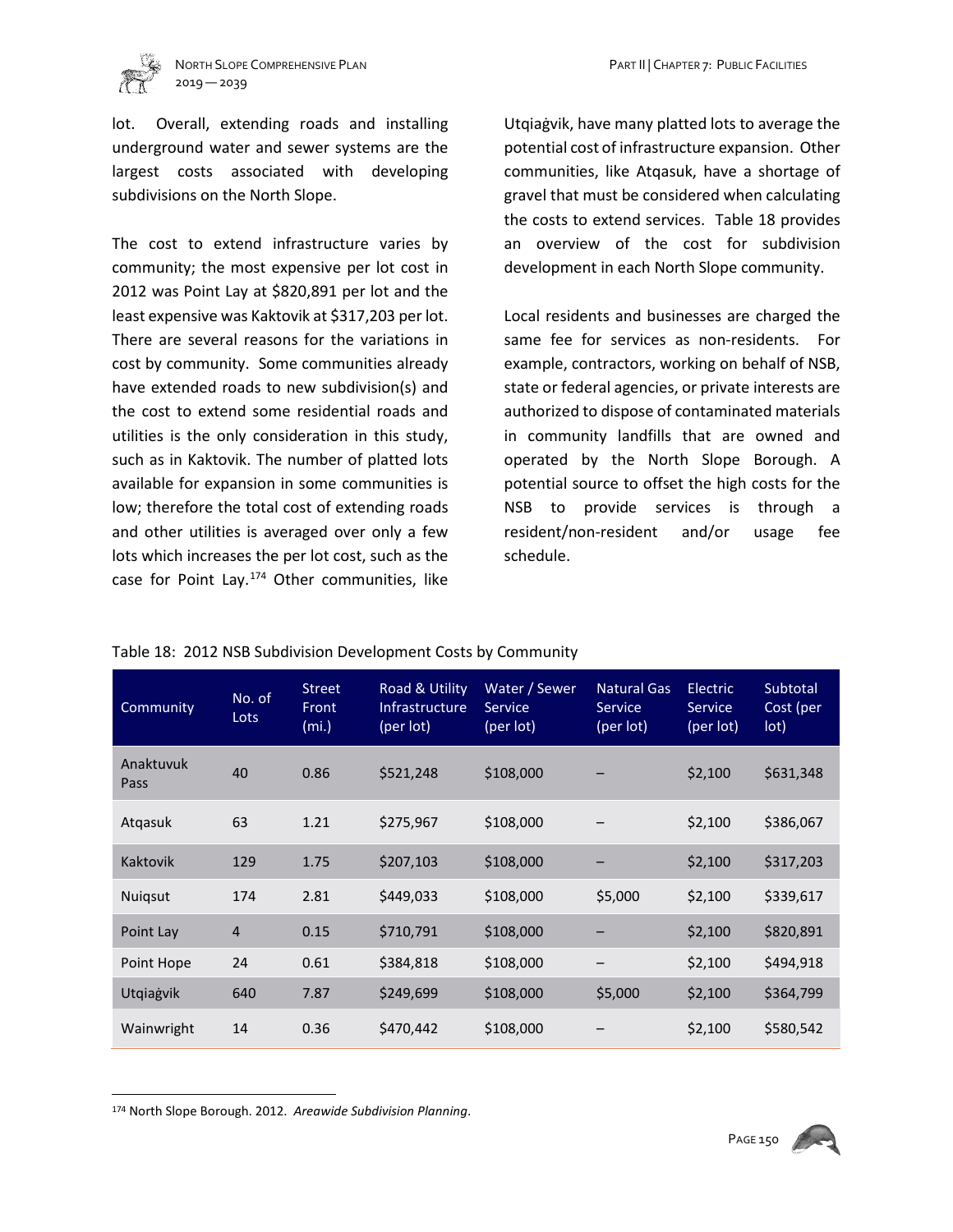

## COMMUNITY INPUT, FINDINGS, NEEDS, AND CHALLENGES

Residents rely heavily on public services provided the North Slope Borough. There are not competing organizations to provide service to residents if the borough was unable to provide it. The borough also highly subsidies many of the services provided to residents, including water and wastewater service, energy, and solid waste disposal. In addition to subsidizing services, the borough also finances the cost of construction, upgrades, renovations, and maintenance of all public facilities.

Public facility issues and concerns identified by workshop participants are provided in Chapter 2 and listed below:

- Dependence on fossil fuels and logistics of fuel delivery
- Too much reliance on borough services
- Lack of redundancy
- Aging infrastructure
- Aging health infrastructure
- Abandoned infrastructure
- Deferred maintenance
- Shortfall in capital funding
- Bond expense eligibility / bond rating and capacity; tax vs debt capacity
- Revenue is not keeping up with cost of capital maintenance or replacement
- Lack of renewable / alternative energy sources
- Lack of standardization in current construction and in technology
- Lack of current technology and technology standardization in infrastructure
- Infrastructure is sometimes over capacity and needs to expand but there is a lack of funding
- The existing access to piped water and sewer system is not being fully utilized
- Engineering difficulties due to climate change, the inability to adapt in a timely manner, and insufficient funding
- Continued change in maintenance software programs; consistency is needed
- Lack of search and rescue facility space in villages
- Need for a regional power plant
- It is expensive to construct roads to lots and connect homes to services
- Building design standards for the Arctic are yet to be implemented and enforced
- Utilize existing vacant or underutilized lots that already have road access and proximity to piped water/sewer
- Coastal erosion
- Distance between villages and communication system
- Many [education] buildings and other infrastructure need to be updated and renovated due to their age

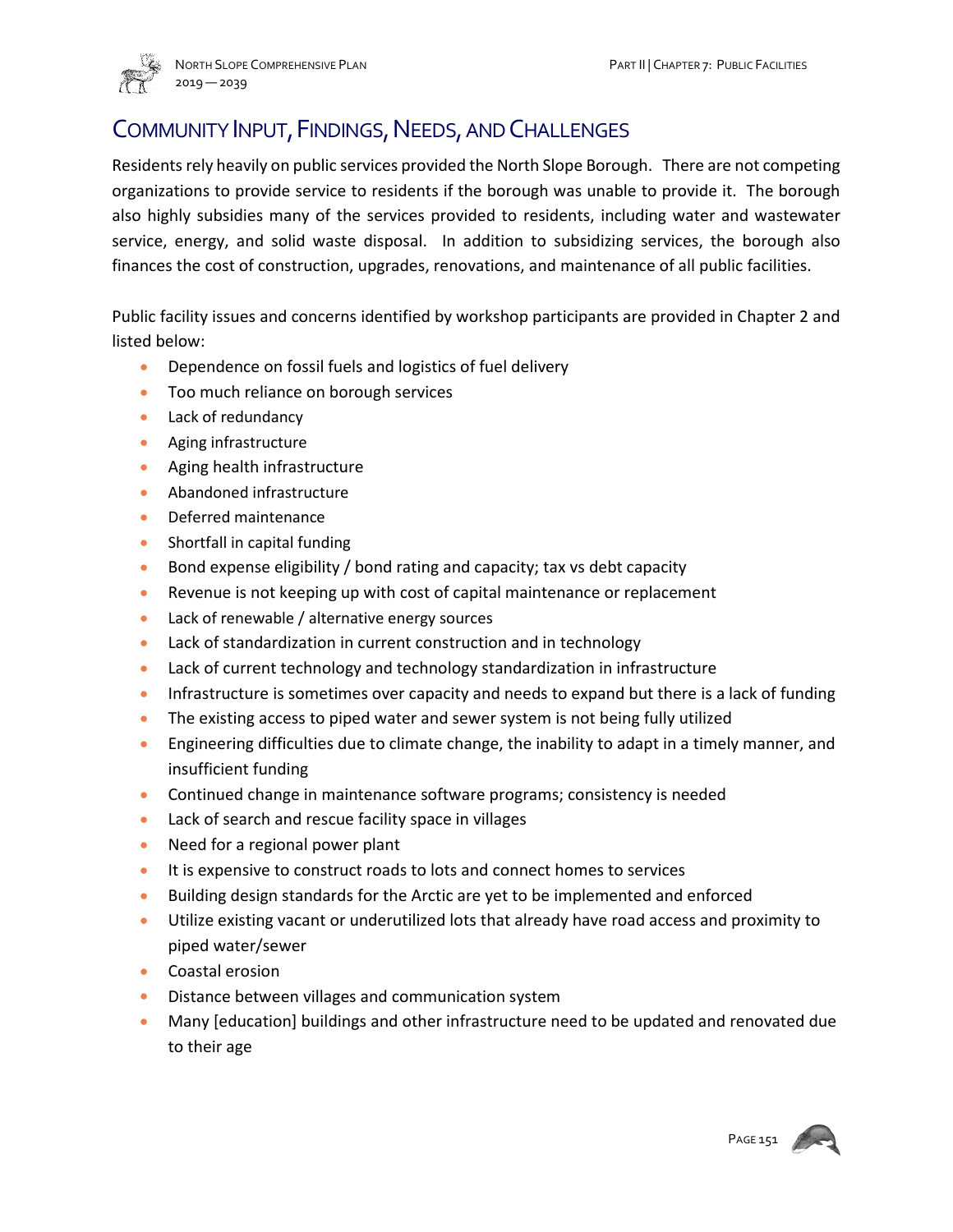## **Findings**

NSB owns and operates \$4.2 billion in public facility assets.

The cost to provide services across the North Slope is substantial and the cost to residents is highly subsidized.

Much of utility and road expansions are cost restrictive / prohibitive.

There is a need to develop alternative/secondary water sources

There is a lack of utility standardization.

Independent utility systems are problematic and should be restricted until regulations are developed

Upgrades and deferred maintenance needs to be addressed systemwide.

Wastewater treatment plans must have regular system inspections.

### **Needs & Challenges**

Maintaining borough assets is a priority and capital expansion should be limited.

The borough highly subsidizes services for its residents.

Implementing a system of standardized equipment and controls and a centralized system control could be beneficial.

Streamlined training for personnel operating and maintaining public infrastructure.

Water and wastewater system expansions to connect additional homes are needed.

Subsidence has greatly affected the integrity of the underground water and sewer systems.

WWTP capacities are not always sufficient and may need expansion depending on the success the mixed media pilot project in Kaktovik.

Potentially abandon failing piped systems and return to truck haul service where appropriate.

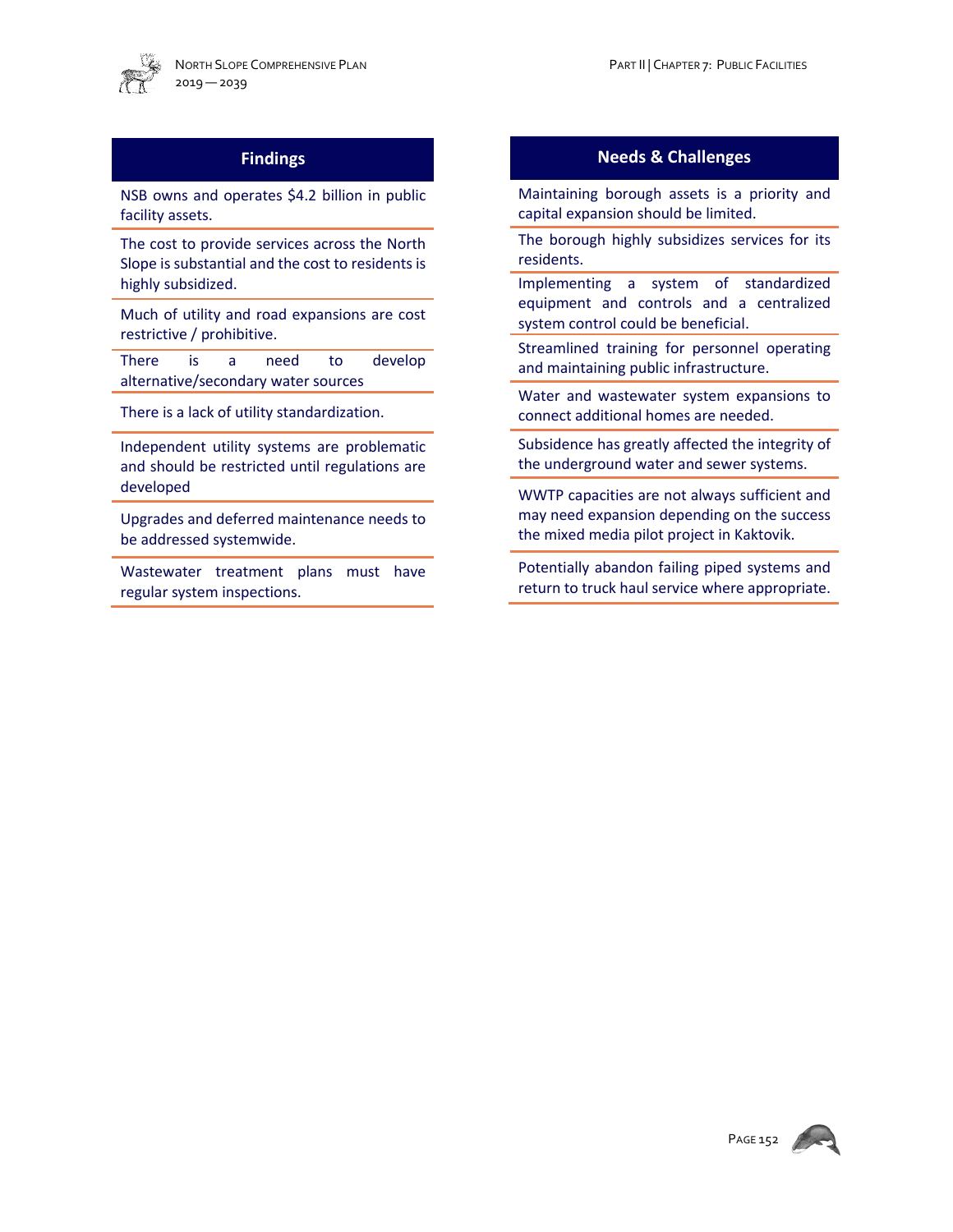## PRIMARY PUBLIC FACILITIES GOALS

## Goal Seven: Provide essential public infrastructure and services.

Objective 1: Seek program improvements to better maintain infrastructure and consolidate and share services.

- 7.1.1. Implement a program for consistency and standardization of utilities in general, and utility technology, construction, and maintence software programs specifically, for easier maintenance and upgrades.
- 7.1.2. Focus oversight of gravel inventories and demand within NSB to a single department or division to better coordinate inventories and needs.
- 7.1.3. Investigate consolidating facilities that provide similar or the same operations or services, such as NSB and NSBSD maintenance and operations facilities and general office space.
- 7.1.4. Facilitate shared use of village facilities to benefit all village residents, such as community use of school swimming pools and other recreational space.
- 7.1.5. Avoid expanding the borough's services and infrastructure until deferred capital maintenance and replacement needs are met.
- 7.1.6. Regularly update and maintain the NSB Repair and Replacement Schedule to better understand and plan for maintenance and replacement needs.
- 7.1.7. Seek innovative ways to coordinate or consolidate infrastructure, such as constructing one ice road and accessing a toll for industry use.
- 7.1.8. Research potential ramifications of climate change on the region's infrastructure and plan accordingly.
- 7.1.9. Emphasize compactness in community development during project planning to minimize operations, maintenance, and expansion costs of community infrastructure.
- 7.1.10. Prohibit independent utility systems and connections to municipal utility systems until guidelines are in place for local service area development.
- 7.1.11. Develop a program to confirm easements in place for existing snow fences and other public infrastructure.
- 7.1.12. Evaluate alternative options to gravel to aid in fulfill community gravel needs.



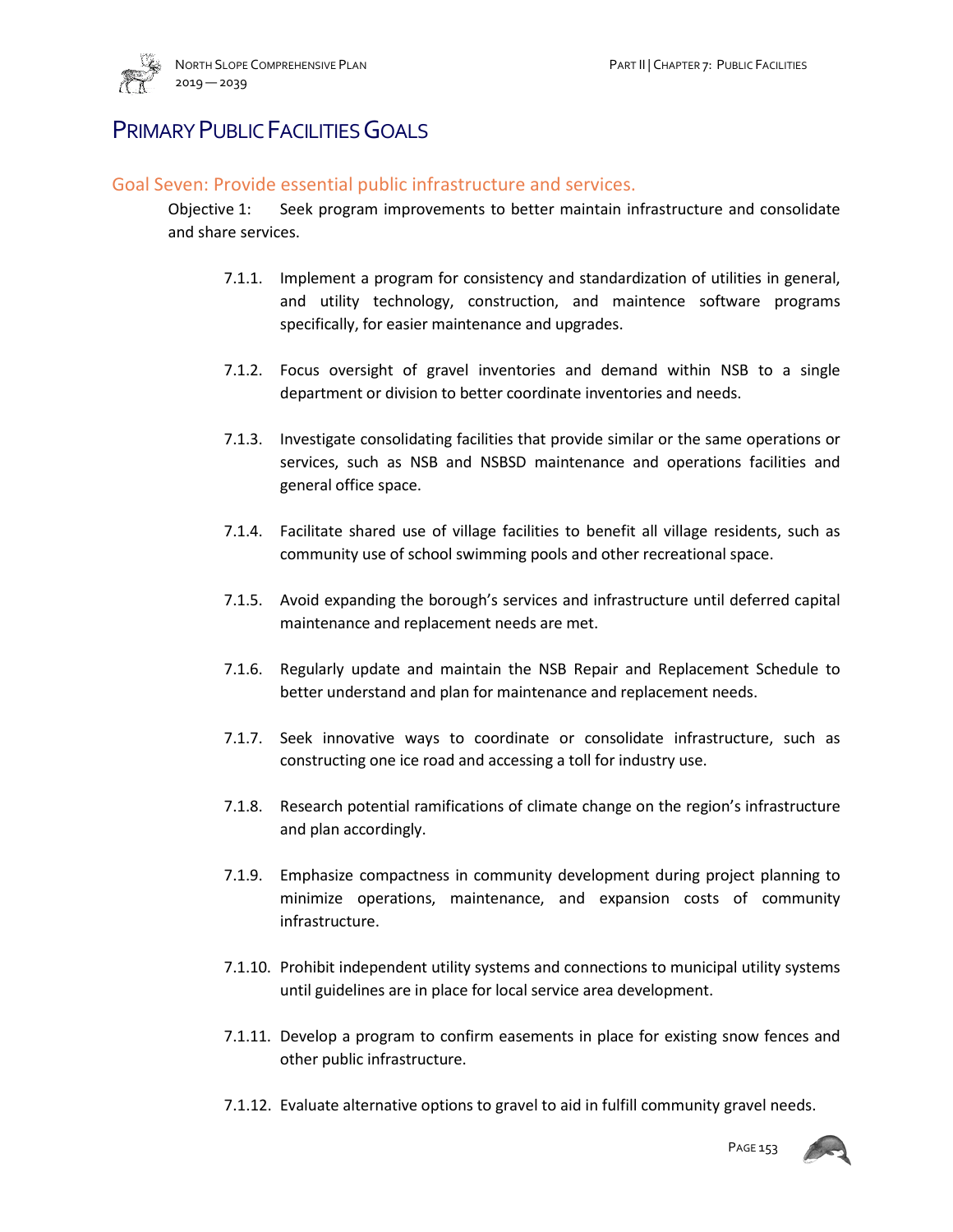

Objective 2: Address current critical infrastructure needs and plan for future needs.

- 7.2.1. Develop alternative/secondary water sources to ensure continued availability.
- 7.2.2. Proactively maintain roads that provide access to critical infrastructure, such as the landfill, water source, or natural gas facilities.
- 7.2.3. Proactively protect critical infrastructure from unforeseen events, such as flooding and storm events.
- 7.2.4. Renovate or demolish NSB-owned facilities and infrastructure that are beyond their useful life and coordinate with other agencies to renovate or remove dilapidated infrastructure where needed.
- 7.2.5. Seek equity in village infrastructure and facilities.
- 7.2.6. Invest in heavy equipment repairs and replacement and transport replaced equipment out of villages.
- 7.2.7. Assist local efforts to secure search and rescue facility space in the villages.
- 7.2.8. Investigate alternative technologies for supplying improved communications systems.
- 7.2.9. Enhance current communications networks within villages to maximize improved subsea fiber optic connections.
- 7.2.10. Seek funding for development of terrestrial high-speed fiber optic networks to inland communities.
- 7.2.11. Coordinate with educational institutions on technology needs.

### Goal Eleven: Increase education and employment opportunities for all residents.

Objective 3: Evaluate future capital needs to meet educational demand.

- 11.3.1. Assist Iḷisaġvik College in seeking funding to construct a new facility in Utqiaġvik to better meet their needs.
- 11.3.2. Assess village educational space equity and future needs and plan accordingly.